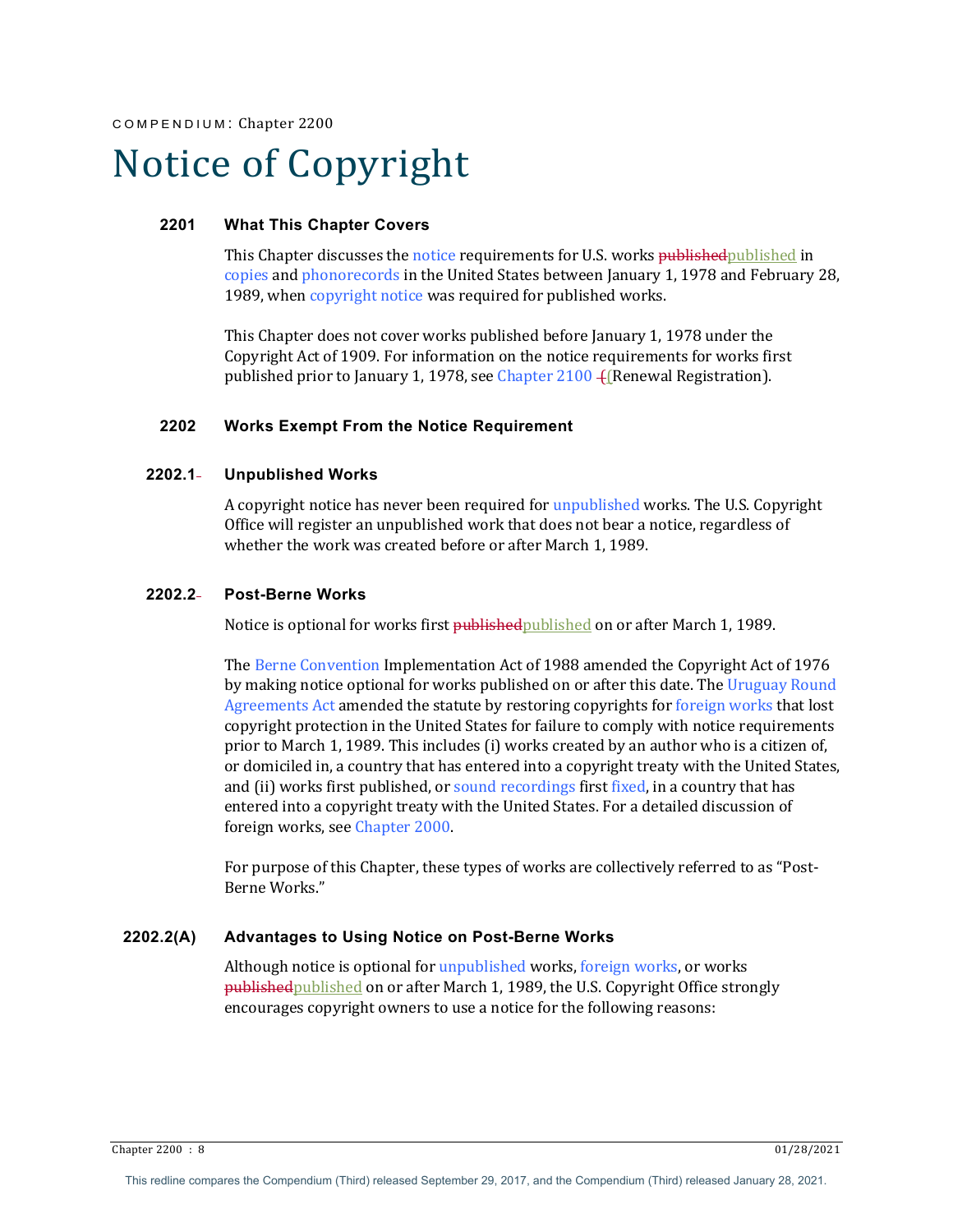- It puts potential users on notice that copyright is claimed in the work.
- In the case of a published work, a notice may prevent a defendant in a copyright infringement action from attempting to limit his or her liability for damages or injunctive relief based on an innocent infringement defense.
- It identifies the copyright owner at the time the work was first published for parties seeking permission to use the work.
- It identifies the year of first publication, which may be used to determine the term of copyright protection in the case of an anonymous work, a pseudonymous work, or a work made for hire.
- It may prevent the work from becoming an orphan work by identifying the copyright owner and/or specifying the term of the copyright.

## *See* 17 U.S.C. §§ 401(d), 402(d), 405(b), 406(a), 504(c)(2).

Copyright owners may use any form of notice for an unpublished work, a foreign work, or a work published on or after March 1, 1989. As a general rule, Post-Berne works do not need to comply with the notice requirements set forth in Sections 401 or 402 of the Copyright Act or any of the other requirements discussed in Sections 2203 through 2209 below.

NOTE: There is limited exception to this rule. Works published on or after March 1, 1989 may require a notice that complies with  $S_{\text{ections}}$  401 or 402 to prevent a defendant from invoking an innocent infringement defense in a copyright infringement action. See  $17 \text{ U.S.C.}$   $\S$ §  $401\text{ (d)}$ ,  $402\text{ (d)}$ ,  $504\text{ (c)}$  $(2)$ .

# **2202.2(B) Examination Guidelines for Post-Berne Works**

Because a notice is not required for a Post-Berne work, the omission of a notice from the copies or phonorecords of that work has no effect on the validity of the copyright. However, if the information provided in the application is inconsistent with the information contained in the notice, the registration specialist may communicate with the applicant.

## **2203 Requirement of Notice**

## **2203.1 Works First Published Between January 1, 1978 and February 28, 1989**

Prior to March 1, 1989, when a copyrighted work was published published with the authority of the copyright owner in the United States or elsewhere, the copyright law generally required that a notice be placed "on all publicly distributed copies from which the work can be visually perceived." Likewise, the copyright law generally required that a notice be placed "on all publicly distributed phonorecords of [a] sound recording" published in the United States or elsewhere with the authority of the copyright owner. See Copyright Act of 1976, §§ 401(a), 402(a), 90 Stat. 2541, 2576-77 (1976) (current version at 17 U.S.C.  $\S$ § 401(a), 402(a)). However, certain omissions of notice before March 1, 1989 could be cured under the 1976 Act. See Section 2203.4.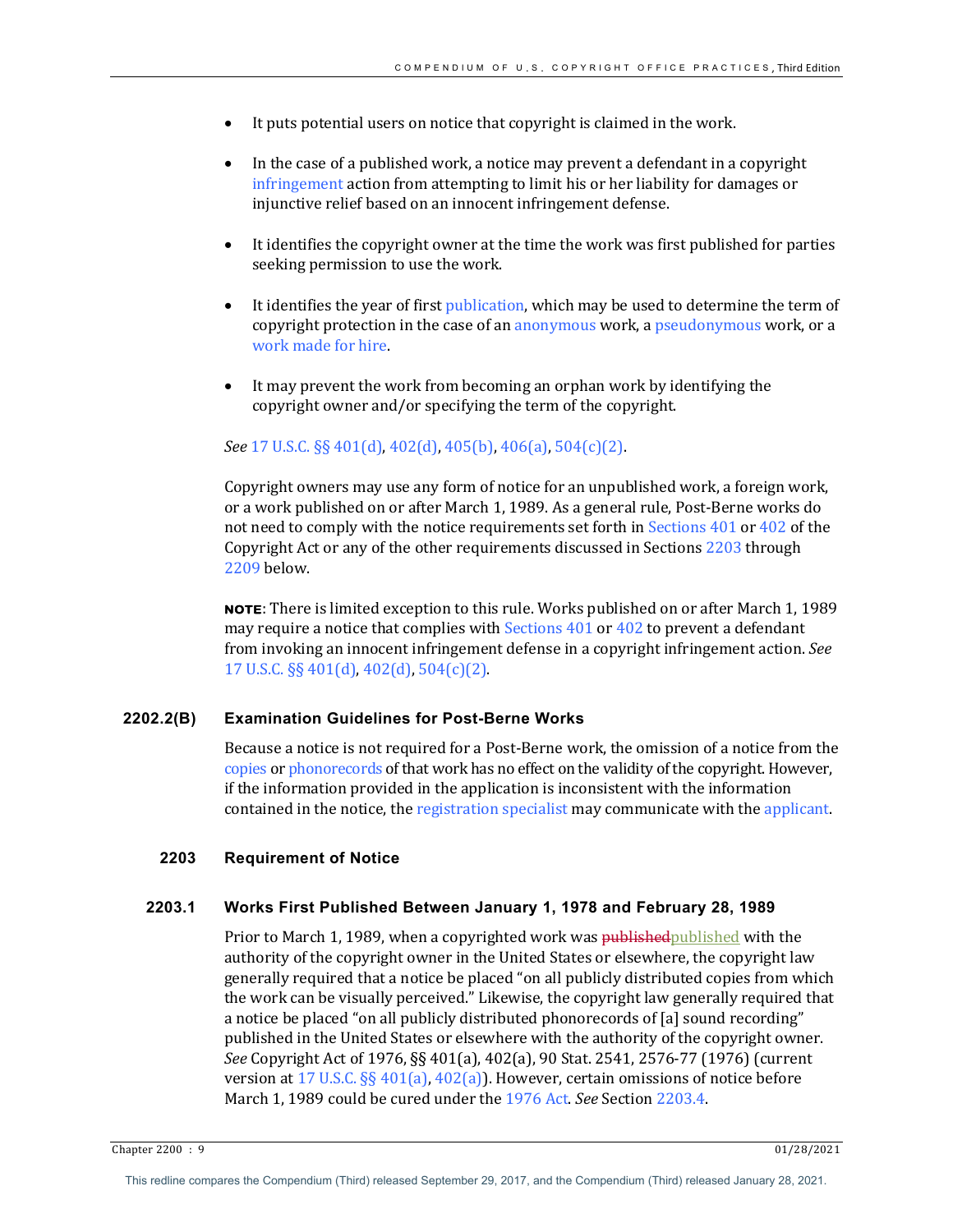For a definition and discussion of publication, see Chapter 1900.

# **2203.2 Visually Perceptible Copies**

Prior to March 1, 1989, a notice was required for visually perceptible copies of a work published published with the authority of the copyright owner. Copies are "material objects, other than phonorecords, in which a work is fixed by any method now known or later developed, and from which the work can be perceived, reproduced, or otherwise communicated, either directly or indirectly with the aid of a machine or device." 17 U.S.C.  $\S 101$  (definition of "copies").

A copy is considered visually perceptible if the work is fixed in a tangible medium of expression and if the work can be visually perceived, either directly or with the aid of a machine or device. Examples of works fixed in visually perceptible copies include books, sheet music, and photographs. By contrast, a literary, dramatic, or musical work fixed in a phonorecord is not considered a visually perceptible copy of that work.

# **2203.3 Phonorecords**

Prior to March 1, 1989, a notice was required when a U.S. sound recording was published published on phonorecords with the authority of the copyright owner.

There is a fundamental distinction between a sound recording and a phonorecord. A sound recording is a work of authorship that results from the fixation of a series of sounds, such as a recording of a song, a recording of a speech, or other types of audio recordings. By contrast, a phonorecord is a material object that contains a sound recording, such as a vinyl disc, cassette, compact disc, digital audio file (*e.g.*, .mp3, .wav), or other recording medium. Specifically, the Copyright Act defines phonorecords as "material objects in which sounds, other than those accompanying a motion picture or other audiovisual work, are fixed by any method now known or later developed, and from which the sounds can be perceived, reproduced, or otherwise communicated, either directly or with the aid of a machine or device."  $17 \text{ U.S.C.} \$ 101$  (definition of "phonorecords").

Although notice was required for U.S. sound recordings, notice was not required when a musical work, literary work, or dramatic work was published on phonorecords, because a phonorecord is not a visually perceptible copy of these types of works.

*Compare* Copyright Act of 1976, § 402(a), 90 Stat. 2541, 2577 (1976) (stating that whenever a sound recording "is published in the United States or elsewhere by authority of the copyright owner" a notice "shall be placed on all publicly distributed phonorecords of the sound recording") *with id.*  $\S 402401$ (a), 90 Stat. at 2576 (stating that "[w]henever a work protected under this title is published in the United States or elsewhere by authority of the copyright owner," a notice "shall be placed on all publicly distributed copies from which the work can be visually perceived").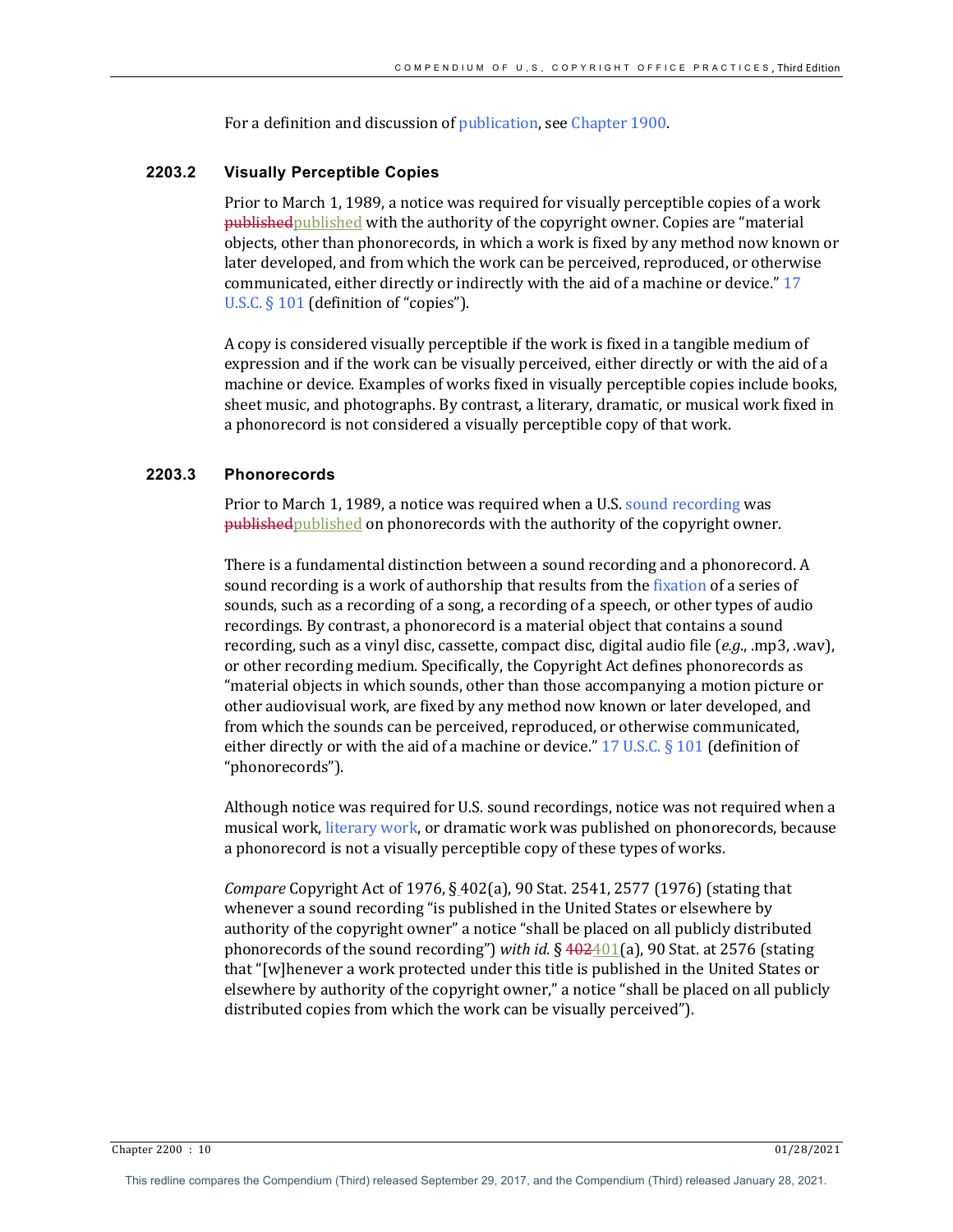# **2203.4 Omission of Notice on Works First Published Between January 1, 1978 and February 28, 1989**

The omission of a notice on a work published published between January 1, 1978 and February 28, 1989 with the authority of the copyright owner does not invalidate the copyright, provided that one of the following conditions has been met:

- The notice was omitted from no more than a relatively small number of copies or phonorecords distributed to the public; or
- The work was registered before or within five years after the publication without notice and a reasonable effort was made "to add notice to all copies or phonorecords that are distributed to the public in the United States after the omission has been discovered:" or
- The omission was "in violation of an express requirement in writing that, as a condition of the copyright owner's authorization of the public distribution of copies or phonorecords, they bear the prescribed notice."

17 U.S.C.  $\S$  405(a). Likewise, the omission of a notice on a work published between January 1, 1978 and February 28, 1989 does not invalidate the copyright in that work if the notice was removed from the copies or phonorecords without the authorization of the copyright owner. *See* 17 U.S.C.  $\S$  405(c).

# **2204 The Form of the Notice**

## **2204.1 Notice for Works Fixed in Copies**

A notice for a work published published before March 1, 1989 that has been fixed in copies should include the following elements:

- The symbol  $\odot$  or the word "Copyright" or the abbreviation "Copr.";
- The year of first *publication publication* for the work; and
- The name of the copyright owner, or an abbreviation by which the name can be recognized, or a generally known alternative designation of the owner.

17 U.S.C.  $\S$  401(b). Each of these terms are discussed in Sections 2204.4 and 2205 below. The elements of the notice should appear as a single continuous statement containing the copyright symbol or the word "Copyright" or the abbreviation "Copr.," followed by the year of first publication, followed by the name of the copyright owner.

# *Examples:*

- © 1978 John Doe
- Copyright 1980 John Doe
- Copr. 1982 John Doe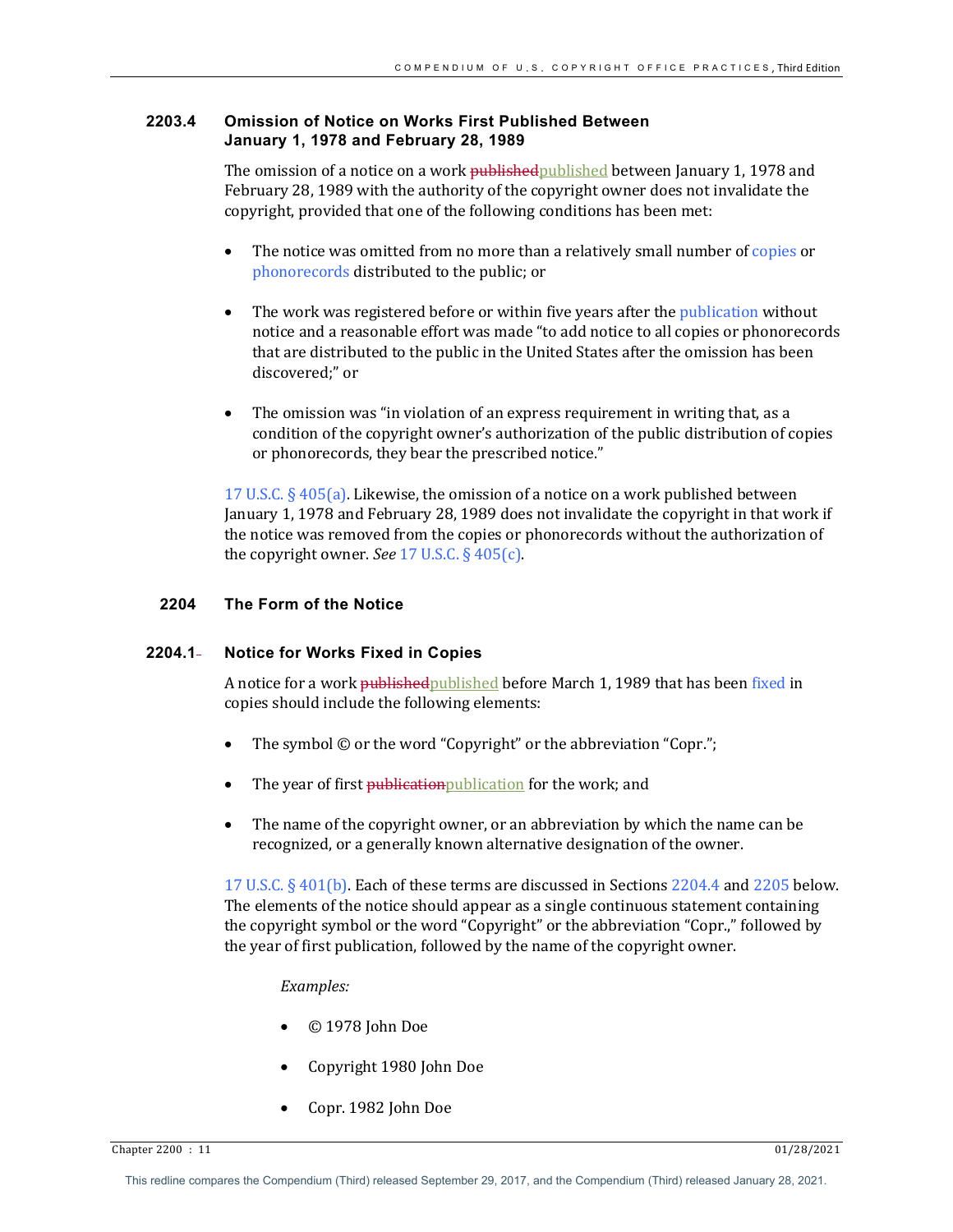In the case of a pictorial, graphic, or sculptural work, the year of publication may be omitted if the work is reproduced on greeting cards, postcards, stationery, jewelry, dolls, toys, or any useful article.useful article.

## **2204.2 Notice for Sound Recordings Fixed on Phonorecords**

A notice for a sound recording fixed in phonorecords and publishedpublished before March 1, 1989 should include the following elements:

- The symbol  $\bigoplus$  *(i.e.,* the letter P in a circle);
- The year of first publication; publication; and
- The name of the copyright owner for the sound recording, or an abbreviation by which the name can be recognized, or a generally known alternative designation of the owner.

17 U.S.C.  $\S$  402(b). Each of these terms are discussed in Sections 2204.4 and 2205 below. The elements of the notice should appear as a single continuous statement containing the  $\bigoplus$ © symbol, followed by the year of first publication, followed by the name of the copyright owner.

*Example:* 

• **@**@ 1984 John Doe Records

If the producer of the sound recording is named on the labels or containers for the phonorecord, and if no other name appears in conjunction with the notice, the producer's name is considered part of the notice. See id.

# **2204.3 Omission of the © or** Ⓟ**℗ Symbol or the Word "Copyright"**

If a U.S. work was publicly distributed by authority of the copyright owner between January 1, 1978 and February 28, 1989, and if the copies or phonorecords do not contain the word "Copyright," the abbreviation "Copr.," or an appropriate symbol that could reasonably be regarded as part of the notice, the U.S. Copyright Office considers the work to be *published published* without any notice. *See* 17 U.S.C. § 405.

# **2204.4 Variations on the © or** Ⓟ**℗ Symbol or the Word "Copyright"**

Some variants on the symbols  $\odot$  or  $\oplus \odot$  or the word "copyright" may be acceptable and the use of such variants may not result in a defective notice. By contrast, an unacceptable variant will be treated as an omission of the notice.

# **2204.4(A) Variants for the © Symbol**

A variant of the symbol  $\odot$  is acceptable only if it resembles the  $\odot$  closely enough to indicate clearly that the variant is intended to be the copyright symbol. Acceptable variants include: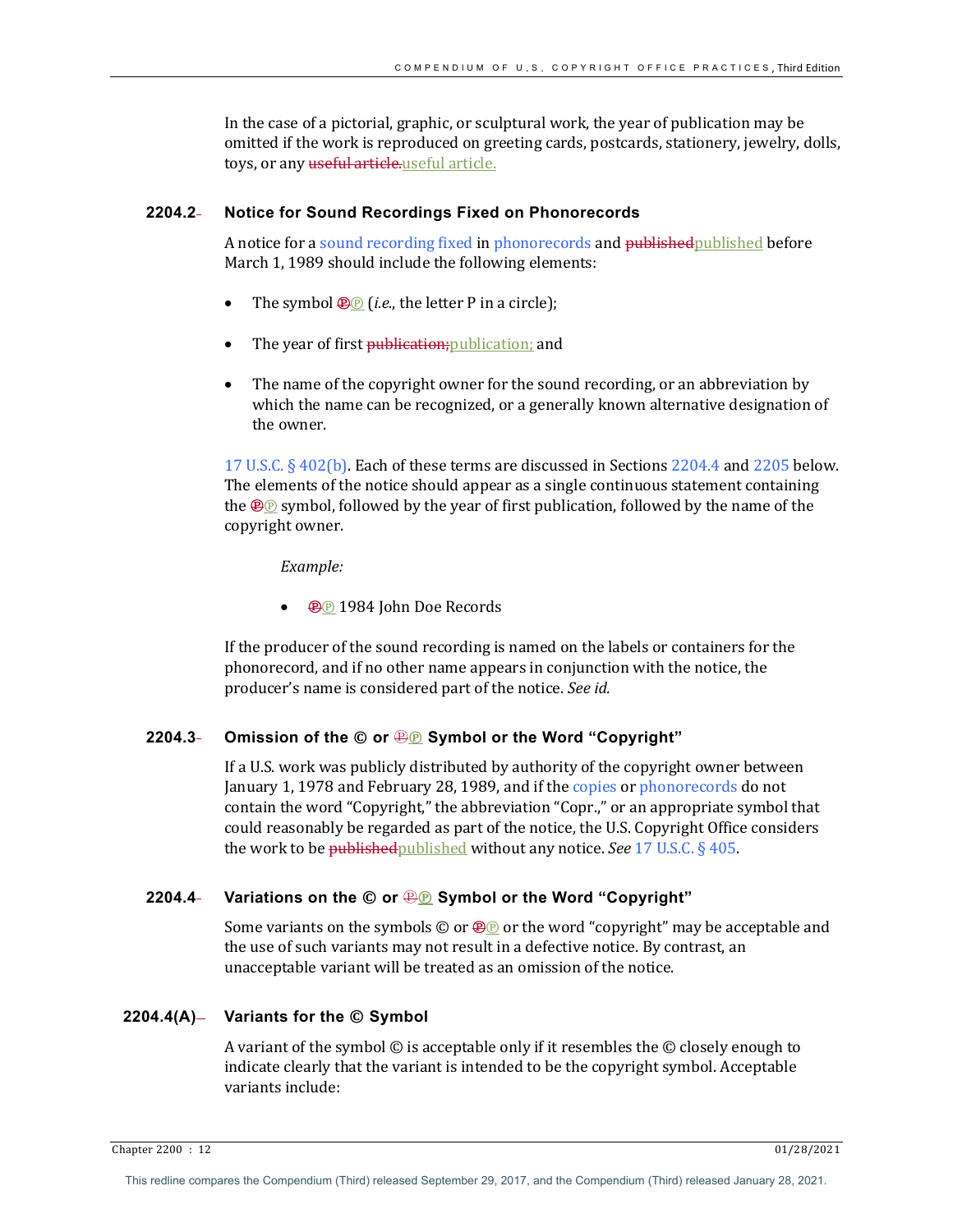- The letter c with a parenthesis over the top.
- The letter c with a parenthesis under the bottom.
- $(c)$
- $\bullet$  c)
- $(c)$
- The letter c with an unenclosed circle around it.

Examples of unacceptable variants on the  $\odot$  symbol include the following:

- CO
- C
- $\bullet$   $C/O$
- $\omega$  (*i.e.*, the letter a in a circle).
- The letter c with a circle attached to the bottom of the letter.
- The letter  $c$  in a square.
- $\bullet$  [c]

# **2204.4(B) Variants for the** Ⓟ**℗ Symbol**

A variant of the symbol  $\bigcircled{P\circled{D}}$  is acceptable only if it resembles the  $\bigcircled{P\circled{D}}$  closely enough to indicate clearly that the variant is intended to be the symbol for a sound recording copyright. Acceptable variants include:

- The letter P with a parenthesis over the top.
- The letter P with a parenthesis under the bottom.
- $\bullet$  (P
- $\bullet$  P)
- $\bullet$  (P)
- The letter P with an unenclosed circle around it.

# **2204.4(C) Variants for the Word "Copyright"**

A misspelled or variant form of the word "Copyright" or the abbreviation "copr." may be accepted if it is clear that the term is intended to be "copyright." Acceptable variants include:

- Copyrighted
- Copywrite
- Copywritten
- Copyright Pending
- Copyright Applied For
- Copyright and Registered
- Registered U.S. Copyright Office
- Copy
- Copyr.

The term "All Rights Reserved" or the like is not an element of the notice prescribed by U.S. law, and it is not an acceptable variant or substitute for the word "copyright" or the abbreviation "Copr." The same is true for similar statements in other languages, such as "Todos los Derechos Reservados." However, the use of such terms in juxtaposition with an acceptable notice is permitted.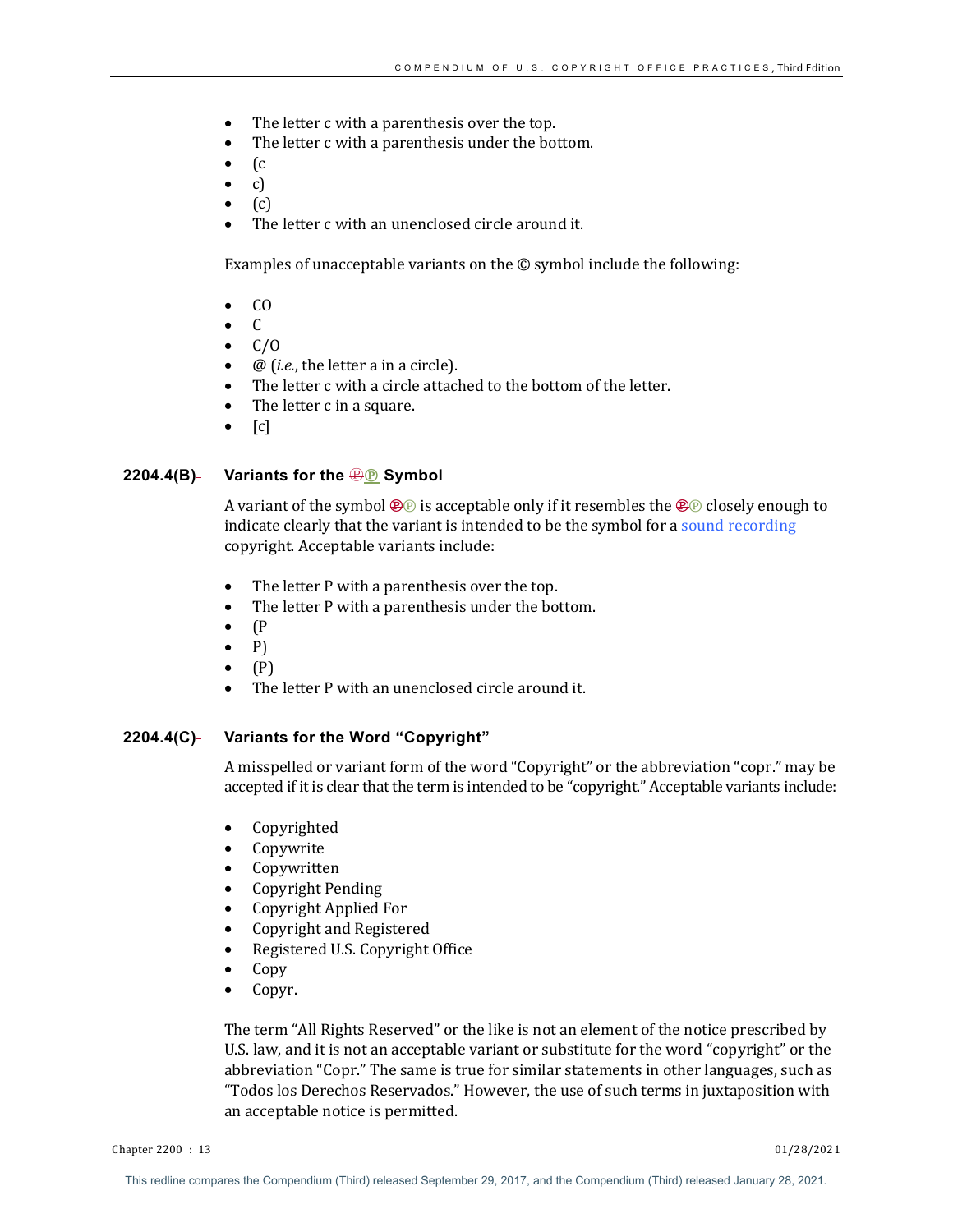## *Examples:*

- Copyright 1986 Frontier Medicine. All Rights Reserved.
- © 1988 Abigail Villagros de Izaguirra. Todos los Derechos Reservados.

# **2205 Elements of Notice**

# **2205.1 Year**

## **2205.1(A) Year of Publication**

As a general rule, the notice on visually perceptible copies and on phonorecords of sound recordings must include the year of first publication. The notice on copies of a compilation or derivative work incorporating previously published material only requires the year of first publication for the compilation or derivative work. 17 U.S.C. §§  $401(b)(2)$ ,  $402(b)(2)$ .

A notice may be accepted if the year of publication is presented in any of the following forms:

- Arabic numerals (e.g., 1981).
- Abbreviations of Arabic numerals (*e.g.*, '81).
- Roman numerals (e.g., MCMLXXXI).
- Numeric words (e.g., Nineteen Hundred Eighty-One).
- The year of first publication followed by multiple year dates (*e.g.*, 1981, 1982, 1983).

# **2205.1(B) Year of Publication Omitted**

If a U.S. work was publicly distributed by authority of the copyright owner between January 1, 1978 and February 28, 1989, and if the copies or phonorecords contain no year date that could reasonably be regarded as part of the notice, the U.S. Copyright Office considers the work to be published published without any notice.

## **2205.1(C) Antedated Notice: Date in the Notice Earlier than the Actual Year of First Publication**

An antedated notice is a notice that contains a date that is earlier than the year that the work was first *published*.published.

*Example:*

• Monster Trucks, Inc. first published a parts catalog in 1986 with an antedated notice that reads: "© 1985 Monster Trucks."

Chapter 2200 : 14 01/28/2021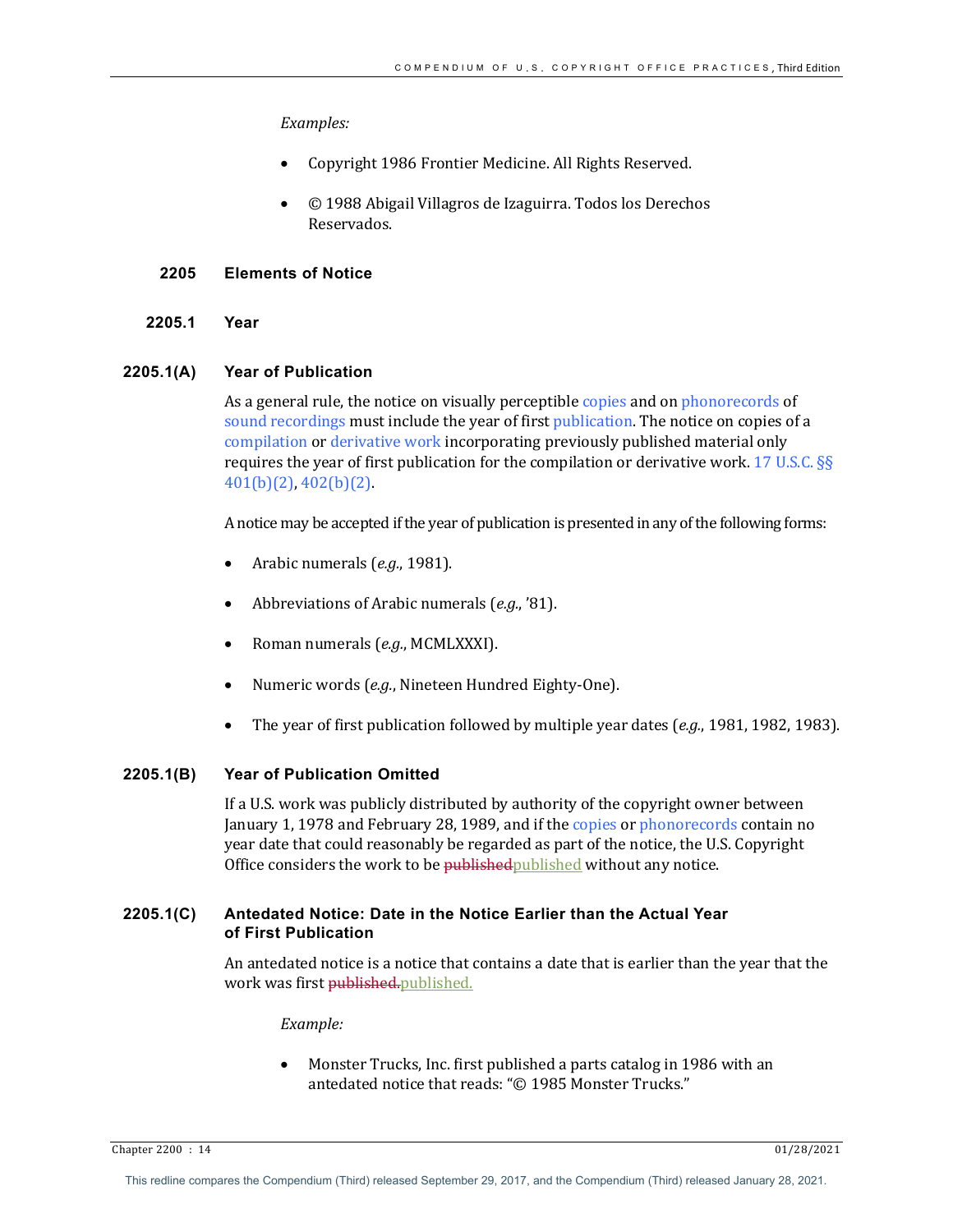If a U.S. work was publicly distributed by authority of the copyright owner between January 1, 1978 and February 28, 1989 with an antedated notice, it is considered an error in the date. This error does not affect the validity of the copyright in that work.  $17$ U.S.C.  $\S$  406(b), (c).

If the date in the notice is only one year (or less) earlier than the date of publication publication specified in the application, the registration specialist will register the claim and will add an annotation, such as: "Regarding publication:  $\frac{1}{2}$ date in notice  $\frac{1}{\sqrt{2}}$ . If the date is two or more years earlier than the date of publication specified in the application, the specialist will communicate with the applicant to determine if the publication date is correct. If the date specified in the application is incorrect, the specialist may add the correct date to the application, register the claim, and add a note to the registration record. If the date specified in the application is correct and the work is not a derivative work, the registration specialist will register the claim and add an annotation, such as: "Regarding publication:  $\frac{1}{2}$  wear date in notice \_\_\_\_. Publication date confirmed correct in phone call/email with \_\_\_ on \_\_\_."

**NOTE:** Using an antedated notice in an anonymous work, pseudonymous work, or work made for hire may affect the term of the copyright if the work was first published in the United States between January 1, 1978 and February 28, 1989. In such cases, the term is computed from the year of publication that appears in the notice, rather than from the actual year of first publication.

# **2205.1(D) Postdated Notice: Date in the Notice Later than the Actual Year of First Publication**

A postdated notice is a notice that contains a date that is later than the year that the work was first **published**.published.

#### *Example:*

• A song book first published in 1985 with a postdated notice that reads: "Copyright 1986 Arpeggio Music."

If a work was publicly distributed by authority of the copyright owner with a postdated notice between January 1, 1978 and February 28, 1989, it is considered an error in the date.  $17 \text{ U.S.C.}$  §  $406(b)$ , (c).

If the date in the notice is no more than one year later than the date of publication publication specified in the application, the registration specialist generally will register the claim without communicating with the applicant, although he or she will add an annotation to the record, such as: "Regarding publication: yearYear date in notice ."

If a U.S. work was publicly distributed by authority of the copyright owner between January 1, 1978 and February 28, 1989, and if the date in the notice is two or more years later than the year in which the work was first published, the U.S. Copyright Office considers the work to be published without any notice. If the work is submitted for registration more than five years after the date of first publication, the registration

Chapter 2200 : 15 01/28/2021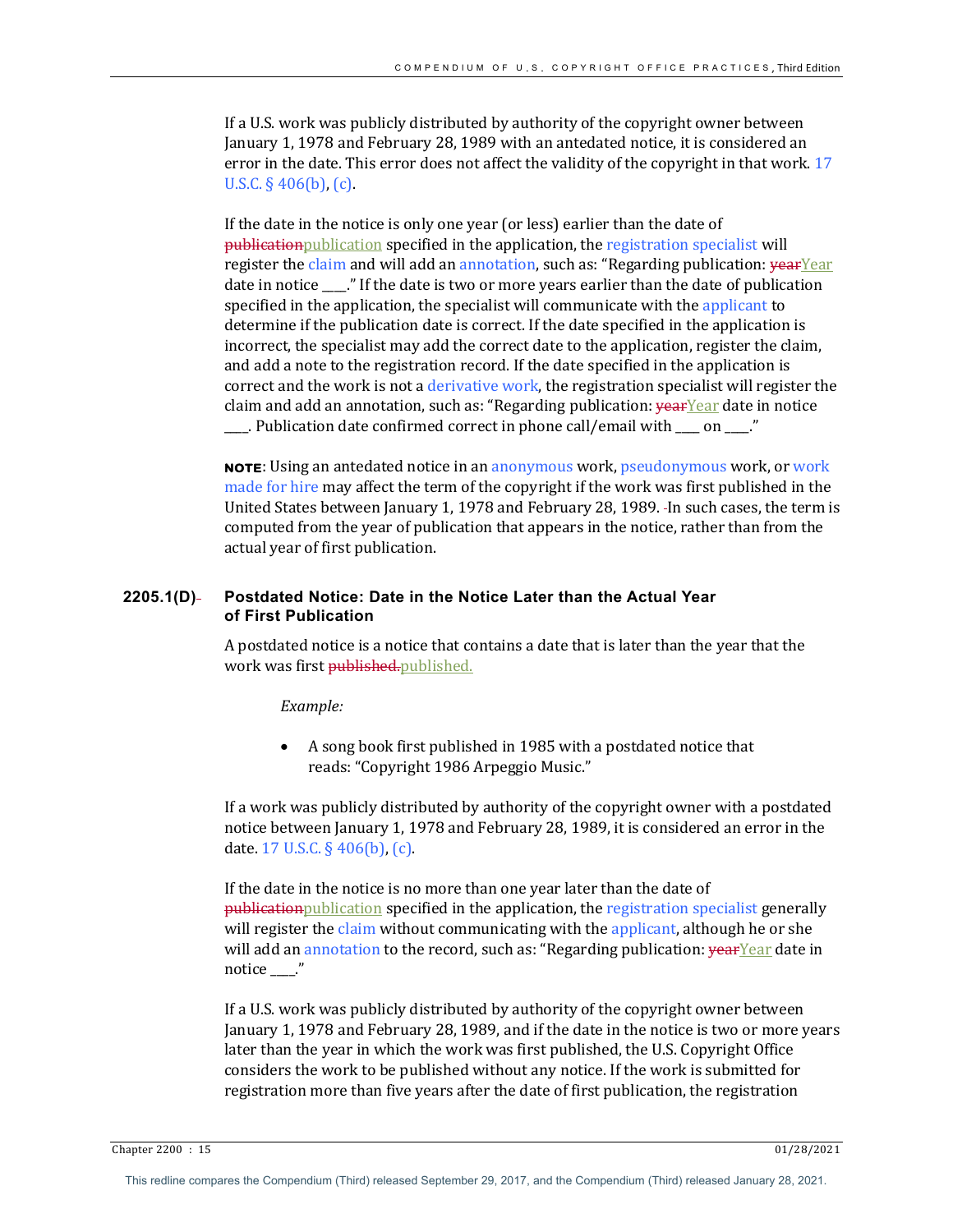specialist will refuse to register the claim if he or she determines that the work is a U.S. work. 

**NOTE:** This policy equally applies to certain works of visual art, such as jewelry, dolls, or toys that contain a postdated notice, notwithstanding the fact that a year date is not required in the notice for such works.

## **2205.1(E) Dispersed Date in a Notice**

A year of publication that is separated from the rest of the notice may be acceptable if it is an appropriate date and if it is reasonably identifiable as part of the notice. For example, an appropriate year of publication may be acceptable if it is the only date that appears on the same page as the other elements of the notice.

Likewise, a year of publication that is prominently displayed elsewhere on copies or phonorecords may be acceptable if it is an appropriate date and if it can reasonably be considered part of the notice. For instance, the U.S. Copyright Office may accept a date that appears in the "Library of Congress Cataloging in Publication Data" or in the year of issue for a periodical, periodical, even if the date does not appear on the same page as the rest of the notice.

In those cases where a year is required and no year of publication can be reasonably identified as part of the notice, the Office will consider the work to be published without notice. 

## **2205.1(F) Multiple Dates in a Notice**

If the notice contains two or more dates and if none of those dates represent the year of first publication, the registration specialist will use the most recent date to determine if the work was published with an adequate notice.

If the notice contains earlier dates as well as the actual year of first publication, the specialist may communicate with the applicant if it appears that the work is a derivative work and the earlier dates refer to the date of publication for an earlier version(s) or edition(s) of the work. In this case the specialist will ask the applicant to complete the Limitation of Claim field/space in order to limit the claim to the new material appearing in the derivative work for the first time. Likewise, the specialist may communicate with the applicant if it appears that the earlier dates refer to the date of registration for any unclaimable material that has been incorporated into the work.

## **2205.2 Name**

## **2205.2(A) Name of Copyright Owner**

As a general rule, the copyright notice on both copies and phonorecords must include one of the following:

The name of the owner of copyright in the work or an abbreviation by which the name can be recognized, or

Chapter 2200 : 16 01/28/2021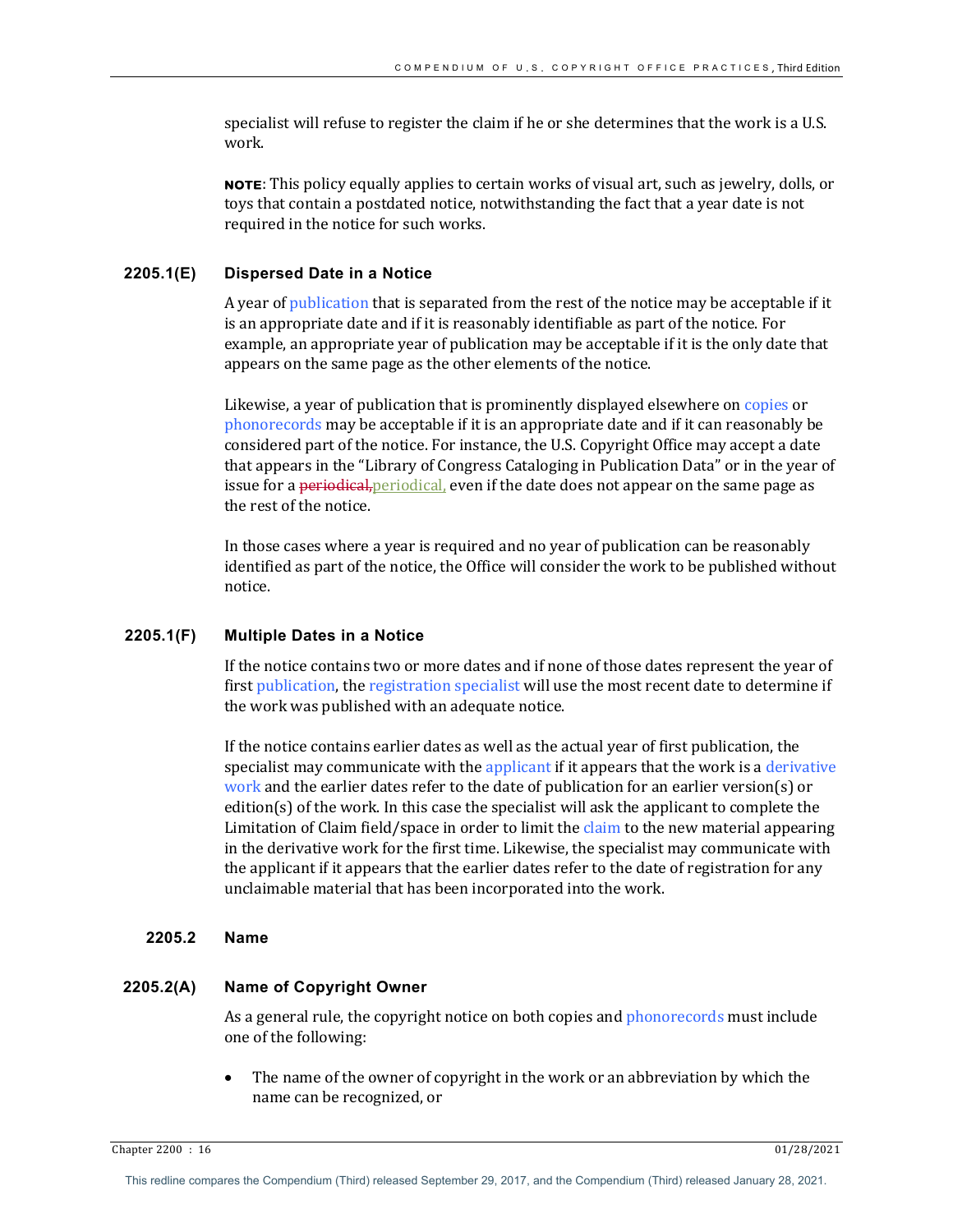A generally known alternative designation of the owner.

# 17 U.S.C. §§ 401(b)(3), 402(b)(3).

Ordinarily, the U.S. Copyright Office will not communicate with the applicant if the name in the notice appears sufficient to identify the copyright owner.

# **2205.2(B) Name of Copyright Owner Omitted**

If a U.S. work was publicly distributed by authority of the copyright owner between January 1, 1978 and February 28, 1989 and if the notice does not contain a name that could reasonably be considered a part of the notice, the U.S. Copyright Office considers the work to be published published without any notice.

# **2205.2(C) Owner Named in the Notice**

For purposes of notice, the copyright owner is the "claimant" or proprietor of all rights at the time the work was published. published. For purposes of registration, the copyright claimant must be  $(i)$  the author of the work or  $(ii)$  a person or organization that has obtained all the exclusive rights of copyright that initially belonged to the author. 

In most cases, the name provided in the application will be the same as the name that appears in the notice. In some cases, the claimant named in the application and the copyright owner named in the notice may be different. Both names may be correct, provided that the copyright was assigned to the copyright claimant between the date that the work was first published and the date that the application was submitted to the U.S. Copyright Office. In such situations, a transfer statement must be provided in the application.

If the claimant named in the application does not appear to be the author or owner of all U.S. rights in the work based on information provided elsewhere in the registration materials or obtained from other sources, the specialist will communicate with the applicant to resolve any inconsistency between the name provided in the application and the name in the notice.

# **2205.2(D) Variants, Abbreviations, Alternative Designations, or Pseudonyms for the Copyright Owner**

A notice may contain an abbreviation by which the copyright owner can be recognized or a generally known alternative designation. In such cases, the applicant should provide the legal name of the claimant and specify the relationship between the legal name and the name that appears in the notice.

A recognizable abbreviation for the copyright owner's full name typically contains an abbreviation for each significant word in that name.

## *Example:*

"Merc. Rec." for Mercury Records Corporation.

Chapter 2200 : 17 01/28/2021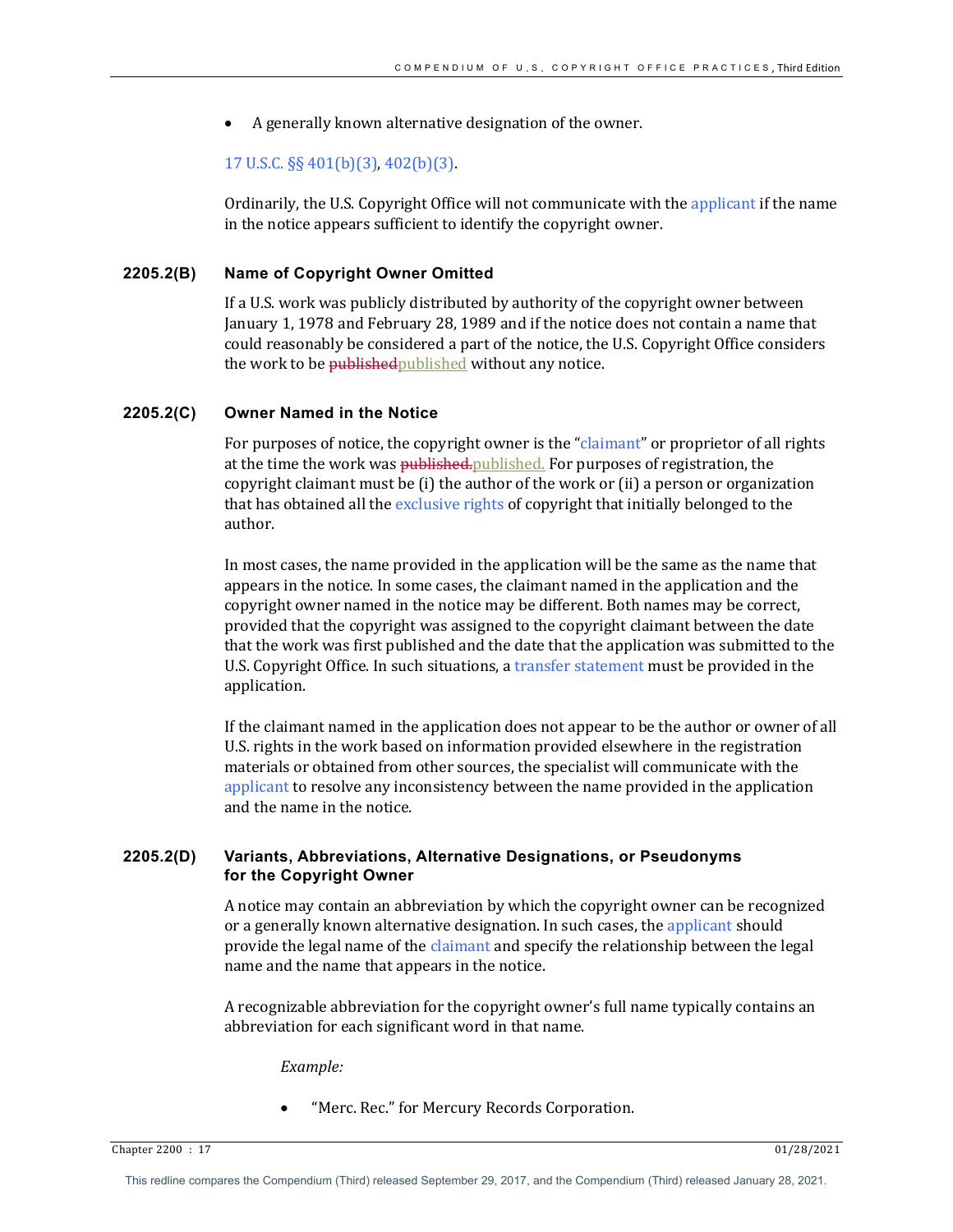A generally known alternative designation for the copyright owner's full name may contain part of that name, the copyright owner's well-known initials, or a completely different name.

## *Examples:*

- "Atlantic" for Atlantic Recording Corporation.
- "NBC" for National Broadcasting Company.
- "Melodium" for Genius Recording Co.

If the notice appears to identify the copyright owner to people who are likely to obtain copies or phonorecords of the work, the notice will be considered acceptable.

Likewise, if the name appearing in the notice is a pseudonym for an individual who is named in the application as a copyright claimant, the notice will be considered acceptable if the claimant is generally known by that pseudonym.

If the name, abbreviation, or alternative designation in the notice is so vague, truncated, or ambiguous that it could not identify any person or entity as a copyright owner, the U.S. Copyright Office will consider the work to be published published without any name in the notice.

## **2205.2(E) Deceased Person Named in the Notice**

A deceased person cannot own copyright or any other property. If the work was published published during the owner's lifetime and the name provided in the notice was correct, and if the work is submitted for registration after the owner's death, the applicant must name the owner of all rights at the time the application is submitted for registration and provide a transfer statement explaining how that party obtained ownership of the copyright.

If the U.S. Copyright Office has reason to believe that the person named in the notice died before the first <del>publication</del> publication of the work, the Office will treat this as an error in the notice. If the publication was authorized by the copyright owner, the error will not affect the validity or ownership of the copyright in the work. However, it may allow a third party to assert an innocent infringement defense unless one of the following events has occurred:

- The work was registered in the name of the copyright owner before the alleged infringement began; or
- A document executed by the person named in the notice showing the ownership of the copyright was recorded before the alleged infringement began.

*See* 17 U.S.C. § 406(a).

Chapter 2200 : 18 01/28/2021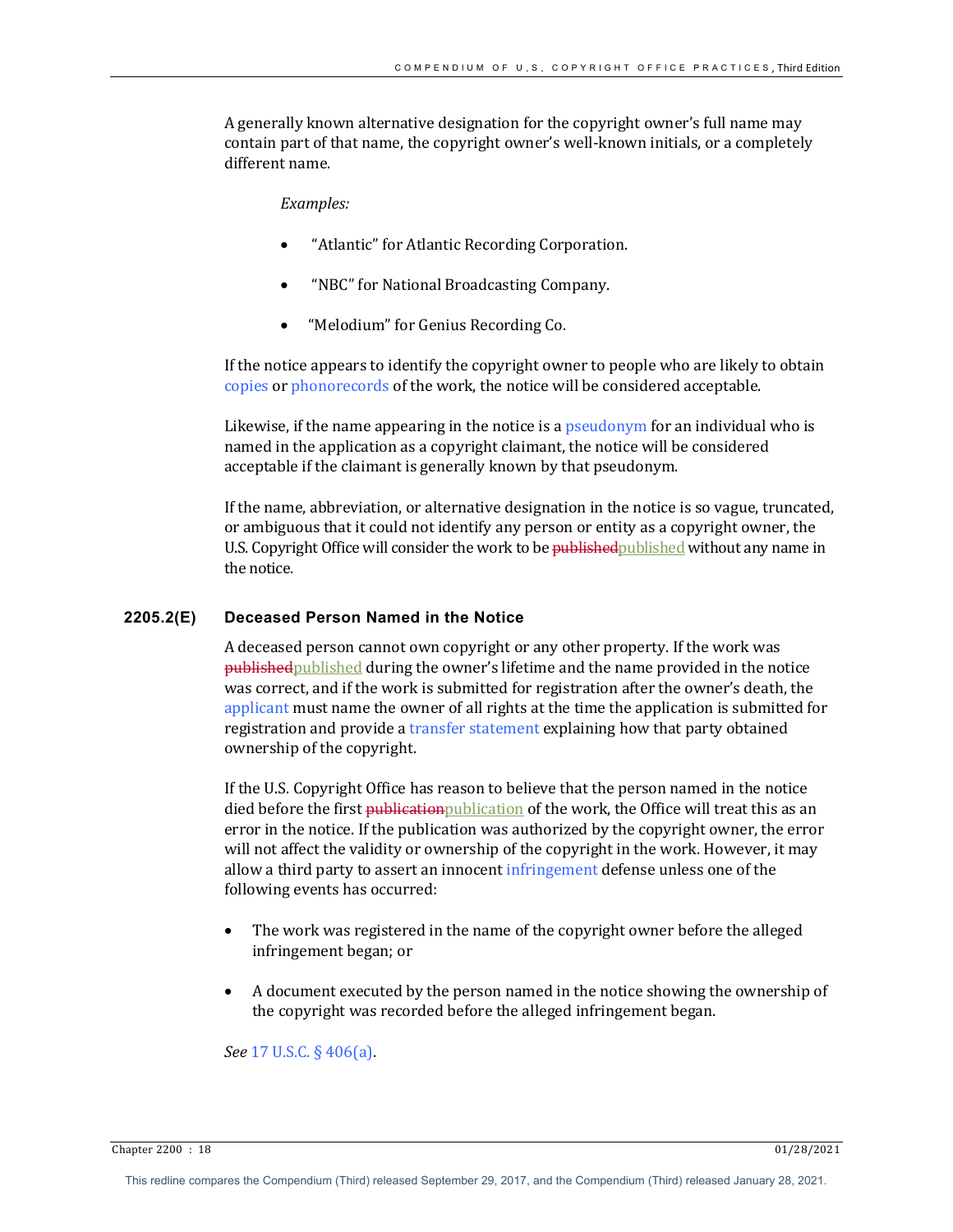## **2205.2(F) Copyright Owner Identified by Reference**

A notice that identifies the copyright owner by reference, such as "copyright by author" or "copyright by publisher," is acceptable if the copies or phonorecords contain a name, abbreviation, or a generally known designation that identifies the copyright owner as the author, the publisher, or another person or legal entity.

If the copies or phonorecords do not contain the name, an abbreviation of the name, or generally known designation that identifies the copyright owner, the U.S. Copyright Office considers the work to be published published without notice. 17 U.S.C.  $\S$  406(c).

## **2205.2(G) Multiple Names in the Notice**

When two or more names appear in the notice, but only one of those parties is named in the application as the copyright claimant, the registration specialist generally will register the claim without communicating with the applicant.

## **2205.2(H) Name of the Copyright Owner Separated from Other Elements in the Notice**

If the copies or phonorecords contain a name, abbreviation, or generally known alternative designation for the copyright owner that is separated from the other elements of the notice, the notice may be accepted, provided that the name can reasonably be considered part of the notice.

If the copies or phonorecords contain two or more names, abbreviations, or alternative designations that are equally identifiable with the rest of the notice, the notice may be accepted if any of those names, abbreviations, or alternative designations is capable of identifying any person or entity as a copyright owner.

If none of the names, abbreviations, or alternative designations is identifiable with the rest of the notice, the U.S. Copyright Office considers the work to be published published without any notice.

#### **2205.2(I) Error in the Name of the Copyright Owner**

When the person named in the notice was authorized by the copyright owner to publish the work, but is not the actual copyright owner, it is considered to be an error in the name. This does not affect the validity or ownership of the copyright. In such cases, the work may be registered at any time before the copyright expires, provided that the applicant identifies the claimant who owns the copyright at the time when the application is submitted to the U.S. Copyright Office.

#### 17 U.S.C.  $\S$  406(a).

Chapter 2200 : 19 01/28/2021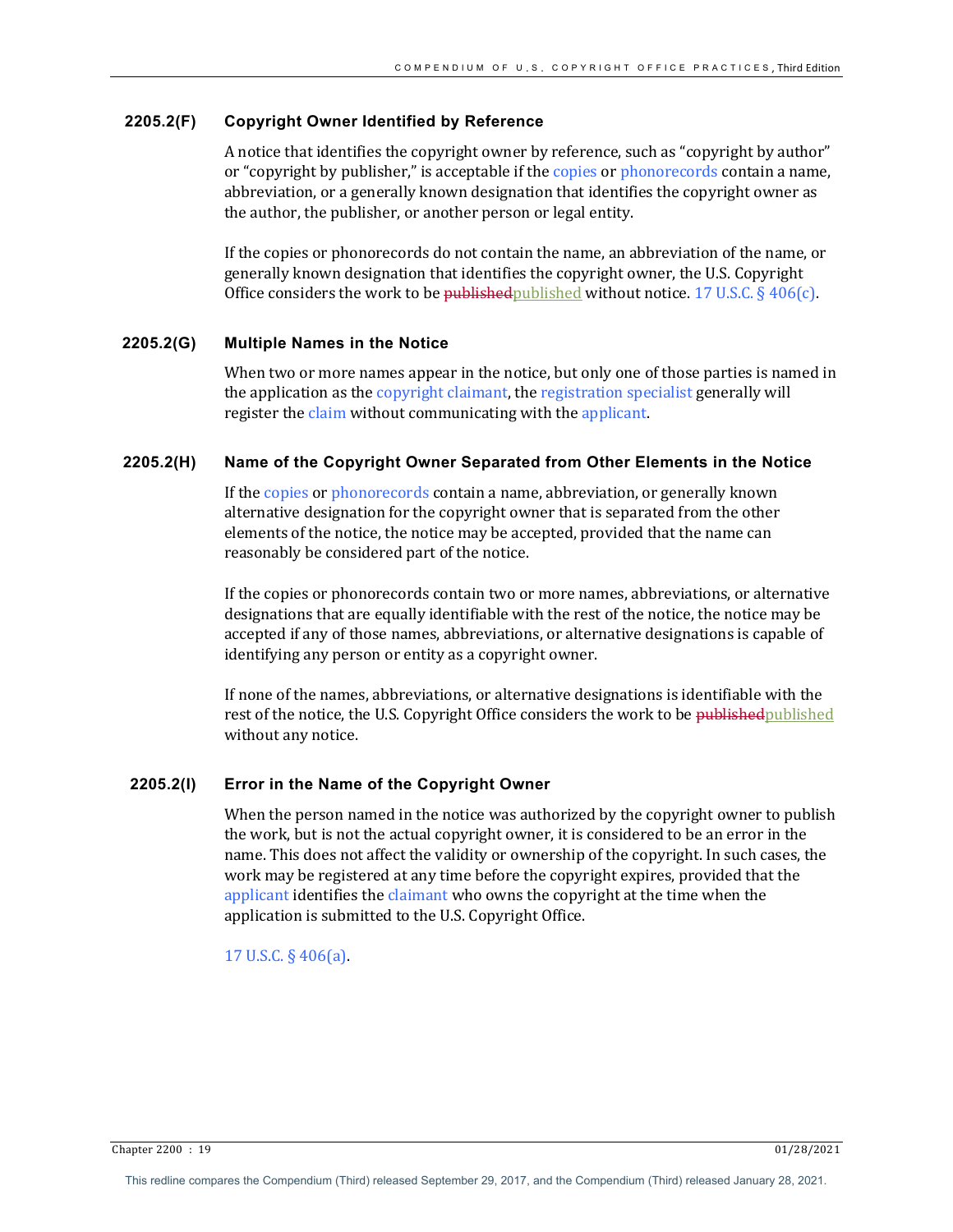# **2206 Affixation of the Notice**

# **2206.1 Affixation and Position of the Notice**

The Copyright Act states that the notice shall be affixed on publicly distributed copies and phonorecords in such a manner and in a location that provides reasonable notice to the public of the claim to copyright.

In all cases, the acceptability of a notice depends upon its being permanently legible to an ordinary user of the work and affixed to the copies in such manner and position that it is not concealed from view upon reasonable examination.

# **2206.2 Affixation of Notice on Copies**

If a notice is not affixed to copies or phonorecords in such manner and location as to give reasonable notice of the claim to copyright, the U.S. Copyright Office considers the work to be published published without notice. 17 U.S.C.  $\S$ § 401(c), 402(c), 405.

# **2206.3 Affixation of Notice on Phonorecords**

When a work is publicly distributed on phonorecords, a notice shall be placed on the surface of the phonorecord or on the label or container for the phonorecord in such manner and location as to give reasonable notice of the claim to copyright. 17 U.S.C.  $\S$ 402(c).

## **2206.4 Handwritten, Typewritten, or Rubber-Stamped Notice on Published Copies or Phonorecords**

As a general rule, if a handwritten, typewritten, or rubber-stamped notice appears on copies or phonorecords of a work published published between January 1, 1978 and February 28, 1989, the U.S. Copyright Office may ask the applicant whether a similar notice appeared on all the copies or phonorecords when the work was first published.

# **2206.5 Legibility of the Notice**

A blurred notice may be acceptable if it is legible, but a notice that is so badly blurred as to be illegible will be treated as an omission of notice.

#### **2206.6 Microscopic Notice**

In general, a notice that is so small that it cannot be read without a magnifying glass is considered unacceptable and will be treated as if the work was published published without notice, unless the work itself requires magnification for its ordinary use and provided that the notice is readable when the work has been magnified.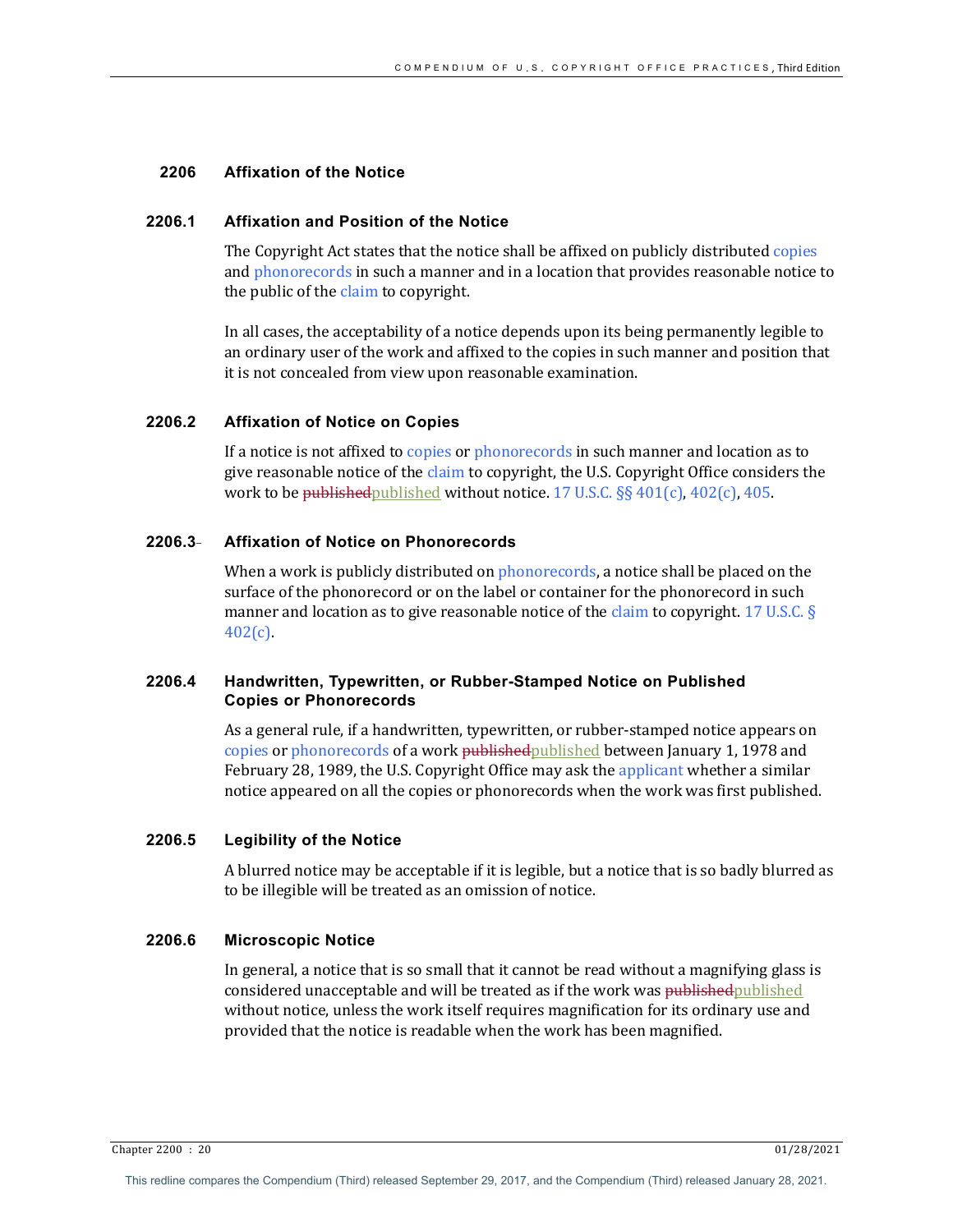# **2206.7 Concealed Notice**

A concealed notice that is permanently covered so that it cannot be seen without damaging or tearing the work apart is unacceptable. The U.S. Copyright Office considers such works to be <del>published</del> published without notice. To be acceptable, a notice must be legible to an ordinary user of the work under normal conditions of use and affixed to the copies in such a manner and position that when affixed it is not concealed from view upon reasonable examination by the Office or the ordinary user. *See* 17 U.S.C. §§ 401(c), 402(c). 

# *Examples:*

- A notice on the margin or back of a painting that is concealed under a permanent frame or mat is unacceptable.
- A notice on the bottom of a figurine that is cemented on a base so that the notice is concealed is unacceptable.

# **2206.8 Notice Visible Upon Ordinary Use**

A notice that is not visible on casual inspection of the work may be acceptable if the notice becomes visible in the ordinary use of the work.

# *Example:*

• A notice for a computer program that becomes visible when the program is run.

# **2207 Location and Placement of the Notice**

The Copyright Act directs the Register of Copyrights to adopt specific regulations for the placement of copyright notice for various works.  $17$  U.S.C. §  $401(c)$ . These regulations are found at 37 C.F.R. § 201.20202.2.

# **2207.1 Literary Works**

As explained in Section 2202.2, notice is optional for works published on or after March 1, 1989. Prior to that date, a notice was required when a U.S. literary work was publicly distributed in visually perceptible copies, such as a book or a magazine. When a notice is included on a copy of a literary work, it is considered acceptable if it appears in any of the locations described in Sections  $2207.1(A)$  through  $2207.2$ .

**NOTE:** For purposes of this Section, the term "leaf" means a sheet of paper or the like, that may exist as a separate item or as a part of a book or similar publication. A "page" is a single side of a leaf.

# **2207.1(A) Literary Works Published in Book Form**

In the case of works published published in book form, a notice is acceptable if it appears on the copies in any of the following positions:

Chapter 2200 : 21 01/28/2021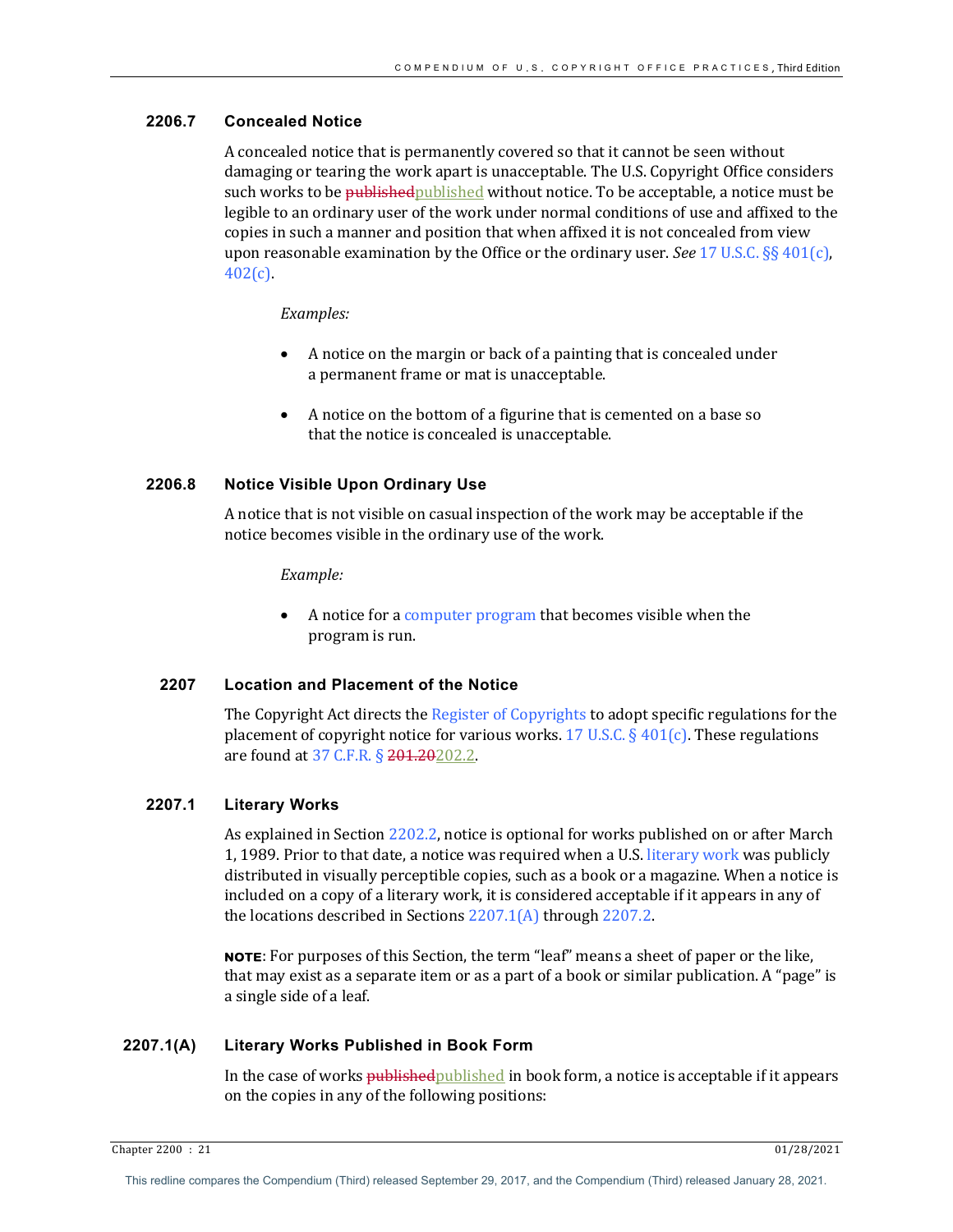- The title page, if any.
- The page immediately following the title page, if any.
- Either side of the front cover, if any, or if there is no front cover, on either side of the front leaf of the copies.
- Either side of the back cover, if any, or if there is no back cover, either side of the back leaf of the copies.
- The first page of the main body of the work.
- The last page of the main body of the work.
- Any page between the front page and the first page of the main body of the work, if (i) there are no more than ten pages between the front page and the first page of the main body of the work, and (ii) the notice is reproduced prominently and is set apart from the other matter on the page where it appears.
- Any page between the last page of the main body of the work and the back page, if (i) there are no more than ten pages between the last page of the main body of the work and the back page, and (ii) the notice is reproduced prominently and is set apart from the other matter on the page where it appears.

# 37 C.F.R. § 201.20(d)(1)-(8).

37 C.F.R. § 202.2(c)(4)(i)-(viii).

## **2207.1(B) Single Leaf Works**

In the case of a literary work consisting of a single leaf, a notice is acceptable if it is reproduced in the copies anywhere on the front or back of the leaf.  $37$  C.F.R. §  $201.20(e202.2(c)(5))$ .

## **2207.1(C) Dust Jackets**

A notice of copyright on the dust jacket of a book is not an acceptable notice for the book, because the dust jacket is not permanently attached to the book. Likewise, a notice appearing in a book is not an acceptable notice for the dust jacket or any material appearing on that dust jacket, even if the book refers to the jacket or material appearing on the jacket.

## **2207.1(D) Literary Works Embodied in Phonorecords**

A notice is not required for literary works published solely in phonorecords, because phonorecords are not considered visually perceptible copies of such works.

Chapter 2200 : 22 01/28/2021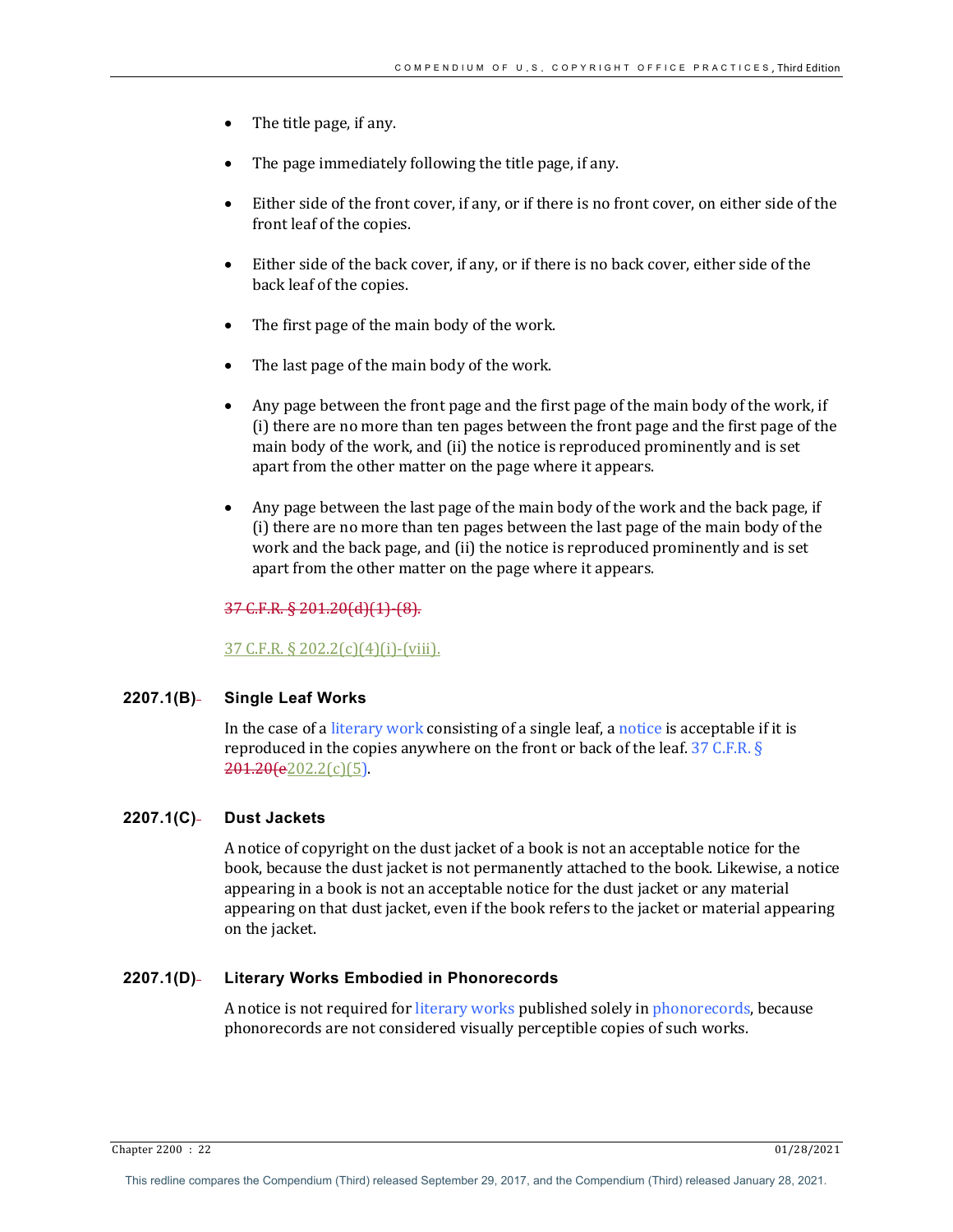## **2207.1(E) Periodicals or Other Serials**

The notice for a work published published as an issue of a periodical periodical or other serialserial may be acceptable if it appears in any of the locations discussed in Section  $2207.1(A)$  or if it is located:

- As part of, or adjacent to, the masthead, or on the page containing the masthead; or
- Adjacent to a prominent heading, appearing at or near the front of the issue, containing the title of the periodical or other serialserial and any combination of the volume and issue number and date of the issue.

## 37 C.F.R. § 201.20(d)(1)-(9).

## 37 C.F.R.  $\S 202.2(c)(4)(i)$ -(ix).

# **2207.2 Contributions to Collective Works**

A general notice for a collective work as a whole covers the separate contributions that it contains (regardless of ownership), except for any advertisements inserted on behalf of persons other than the copyright owner for the collective work.

In addition, a separate notice for a contribution to a collective work may be acceptable if it appears in any of the following positions:

- Where the contribution is reproduced on a single page, a notice is acceptable if it appears  $(i)$  under the title of the contribution on that page;  $(ii)$  adjacent to the contribution; or (iii) on the same page if through format, wording, or both, the application of the notice to the particular contribution is made clear.
- Where the contribution is reproduced on more than one page of the collective work, a notice is acceptable if it appears  $(i)$  under a title appearing at or near the beginning of the contribution; (ii) on the first page of the main body of the contribution; (iii) immediately following the end of the contribution; or (iv) on any of the pages where the contribution appears, provided that the contribution is reproduced on no more than twenty pages of the collective work; the notice is reproduced prominently and is set apart from other matter on the page where it appears; and through format, wording, or both, the application of the notice to the particular contribution is made clear.

Alternatively, a separate notice for a contribution to a collective work may be acceptable if it clearly appears in juxtaposition with a separate listing of the contribution by full title and author and is located either:

- On the page bearing the notice for the collective work as a whole (if any); or
- In a clearly identified and readily accessible table of contents or listing of acknowledgments appearing near the front or back of the collective work.

Chapter 2200 : 23 01/28/2021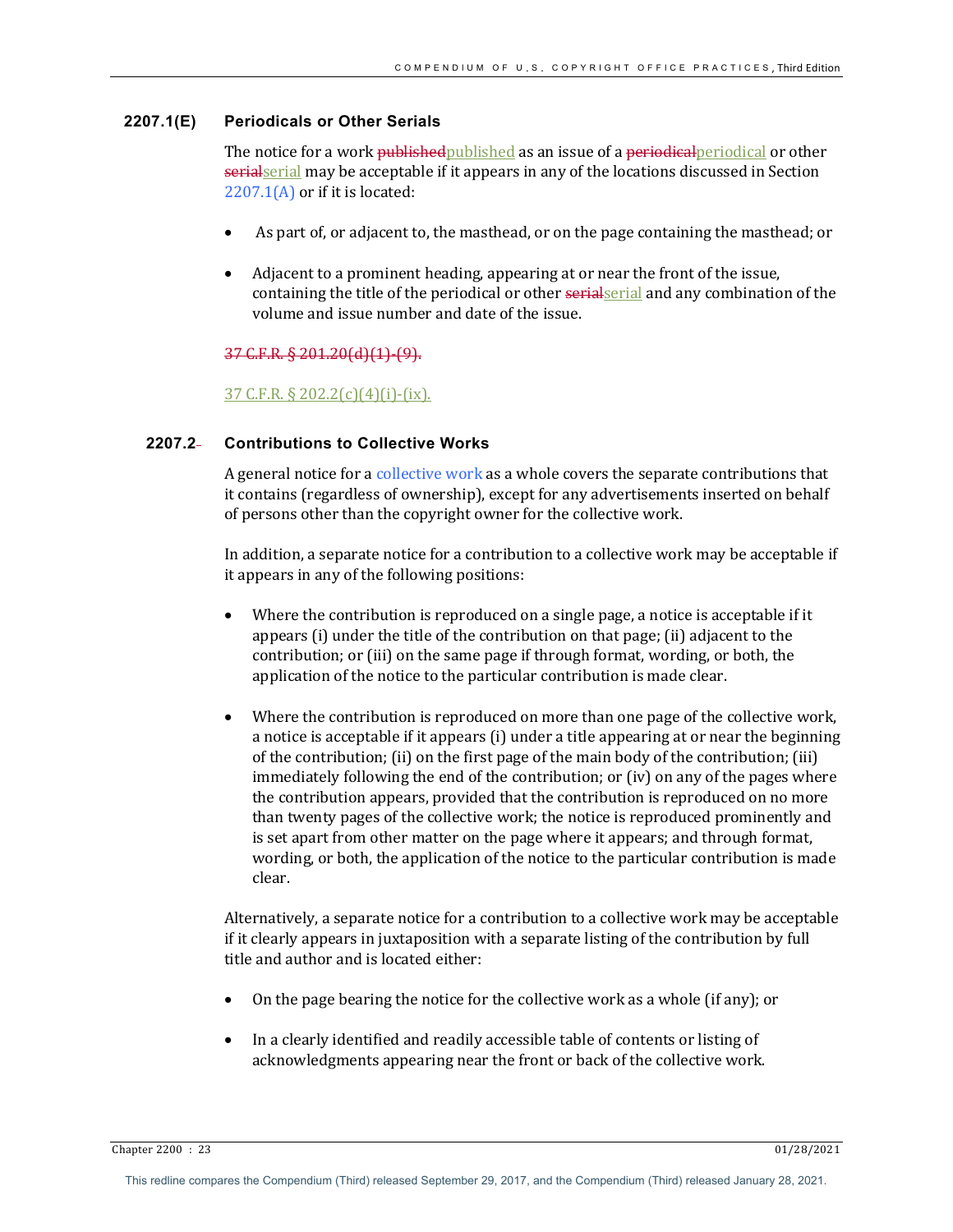If the contribution is a musical work, a notice is acceptable if it appears in any of the locations discussed above or if it is located on the first page of music for the contribution. 37 C.F.R.  $\S$  201.20(f<sub>202.2(c)(6)</sub>.

If a collective work was publicly distributed with a notice for the collective work as a whole — but without a separate notice for the contributions to that work — the notice covers the contributions, even if the copyright owner named in the notice is not the copyright owner of those contributions (except for advertisements inserted on behalf of persons other than the owner of the collective work).

# **2207.3 Musical Works**

#### **2207.3(A) Musical Works Embodied in Copies**

As explained in Section 2202.2, notice is optional for works published on or after March 1, 1989. Prior to that date, a notice was required when a U.S. musical work was publicly distributed in visually perceptible copies, such as sheet music or liner notes. When a notice is included on a copy of a musical work, it is considered acceptable if it appears in any of the locations described in Sections  $2207.1(A)$  or  $2207.1(E)$  or if the notice appears on the first page of the music. 37 C.F.R.  $\S 201.20(d)(1)$  (10202.2(c)(4)(i)-(x).

## **2207.3(B) Musical Works Embodied in Phonorecords**

A notice is not required for musical works published solely in phonorecords, because phonorecords are not considered visually perceptible copies of such works.

# **2207.4 Sound Recordings**

As explained in Section 2202.2, notice is optional for works published on or after March 1, 1989. Prior to that date, a notice was required when a U.S. sound recording -was publicly distributed on phonorecords, such as an album or cassette.

When a notice is included on a phonorecord that contains a sound recording, the notice is considered acceptable if it appears anywhere on the surface of the phonorecord or the phonorecord label or container. 17 U.S.C.  $\S$  402(c). A container includes the jacket housing a disc, or the box or jewel case housing a cassette or compact disc, but does not include an outer mailing or packaging box, envelope, or other wrapper intended for disposal once the phonorecord is put into use.

If the label(s) or container(s) for the phonorecord identify the producer of the sound recording and "if no other name appears in conjunction with the notice, the producer's name shall be considered as part of the notice."  $17 \text{ U.S.C.} \S 402(b)(3)$ .

#### *Example:*

An application names Doe Recording Co. as author of the sound recording published published in 1981. The work made for hire box is checked "yes." The following notice appears on the left side of the label on a 45 rpm disk: "Ⓟ"℗ 1981."

Chapter 2200 : 24 01/28/2021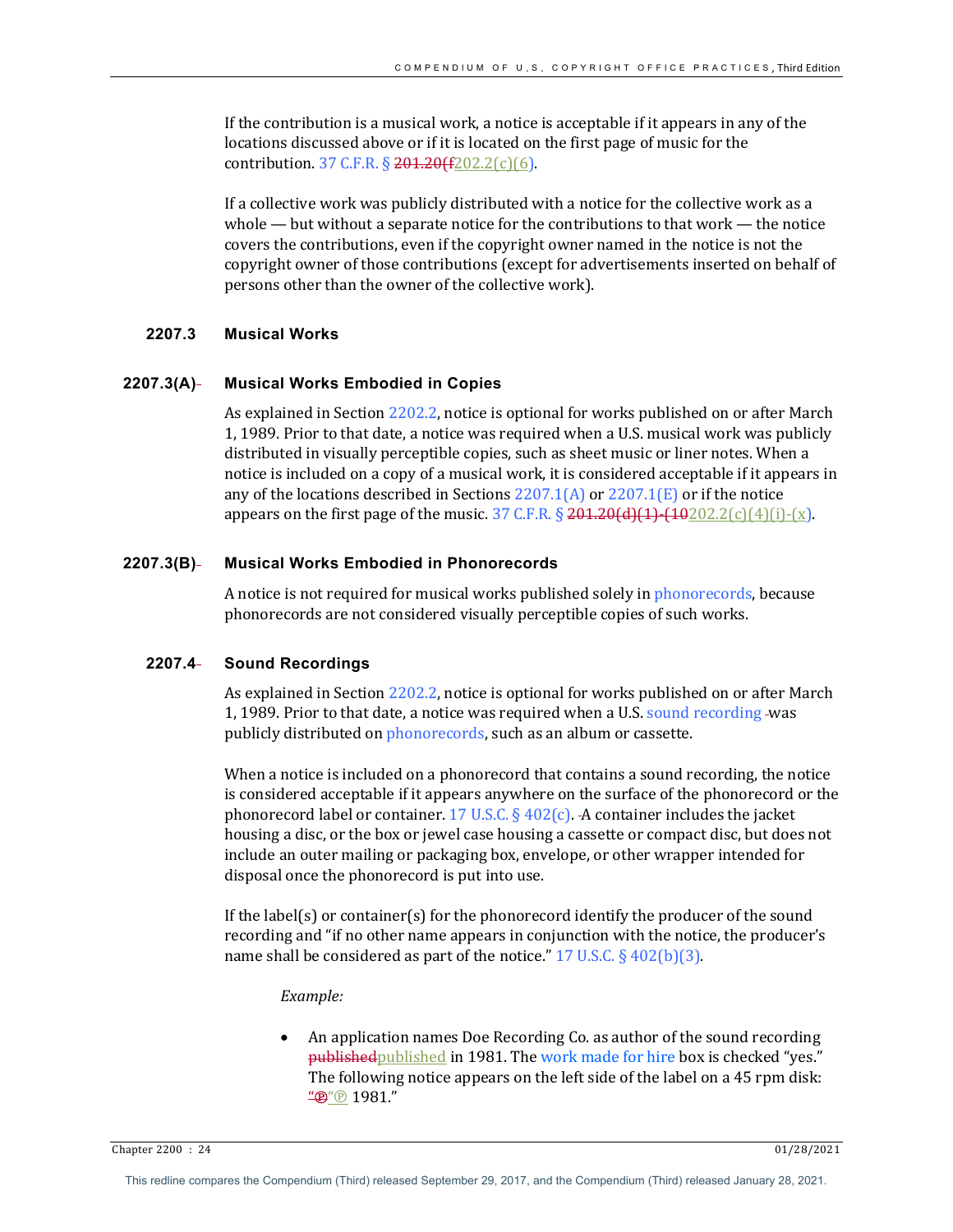- The following statement appears on the right side of the label: "Doe Recording Company, Produced and arranged by Jay Jones."
- The following statement appears along the bottom of the label: "Mfg. by Doe Recording Co."

## **2207.5 Dramatic Works**

## **2207.5(A) Dramatic Works Embodied in Copies**

As explained in Section  $2202.2$ , notice is optional for works published on or after March 1, 1989. Prior to that date, a notice was required when a U.S. dramatic work was publicly distributed in visually perceptible copies, such as a script. When a notice is included on a copy of a dramatic work, it is considered acceptable if it appears in any of the locations described in Sections  $2207.1(A)$  or  $2207.1(E)$  or if the notice appears on the first page of the work.

# **2207.5(B) Dramatic Works Embodied in Phonorecords**

A notice is not required for dramatic works published solely in phonorecords, because phonorecords are not considered visually perceptible copies of such works.

# **2207.6 Motion Pictures and Other Audiovisual Works**

Acceptable methods for affixing and positioning the notice on a motion picture or other audiovisual work include:

- A notice that is embodied in the copies by a photomechanical or electronic process, in such a position that it ordinarily would appear whenever the work is performed in its entirety, and that is located:
	- with or near the title;
	- with the cast, credits, and similar information;
	- at or immediately following the beginning of the work; or
	- at or immediately preceding the end of the work.
- In the case of a motion picture or other audiovisual work that is distributed to the public for private use, the notice may be affixed, in any of the locations listed above, or on the housing, or container if it is a permanent receptacle for the work.
- In the case of an untitled motion picture or other audiovisual work whose duration is sixty seconds or less, a notice is acceptable if it appears in any of the locations listed above or if it is embodied in the copies by a photomechanical or electronic process in such a position that it ordinarily would appear to the projectionist or broadcaster when preparing the work for performance, provided that it is located on the leader of the film or tape immediately preceding the beginning of the work.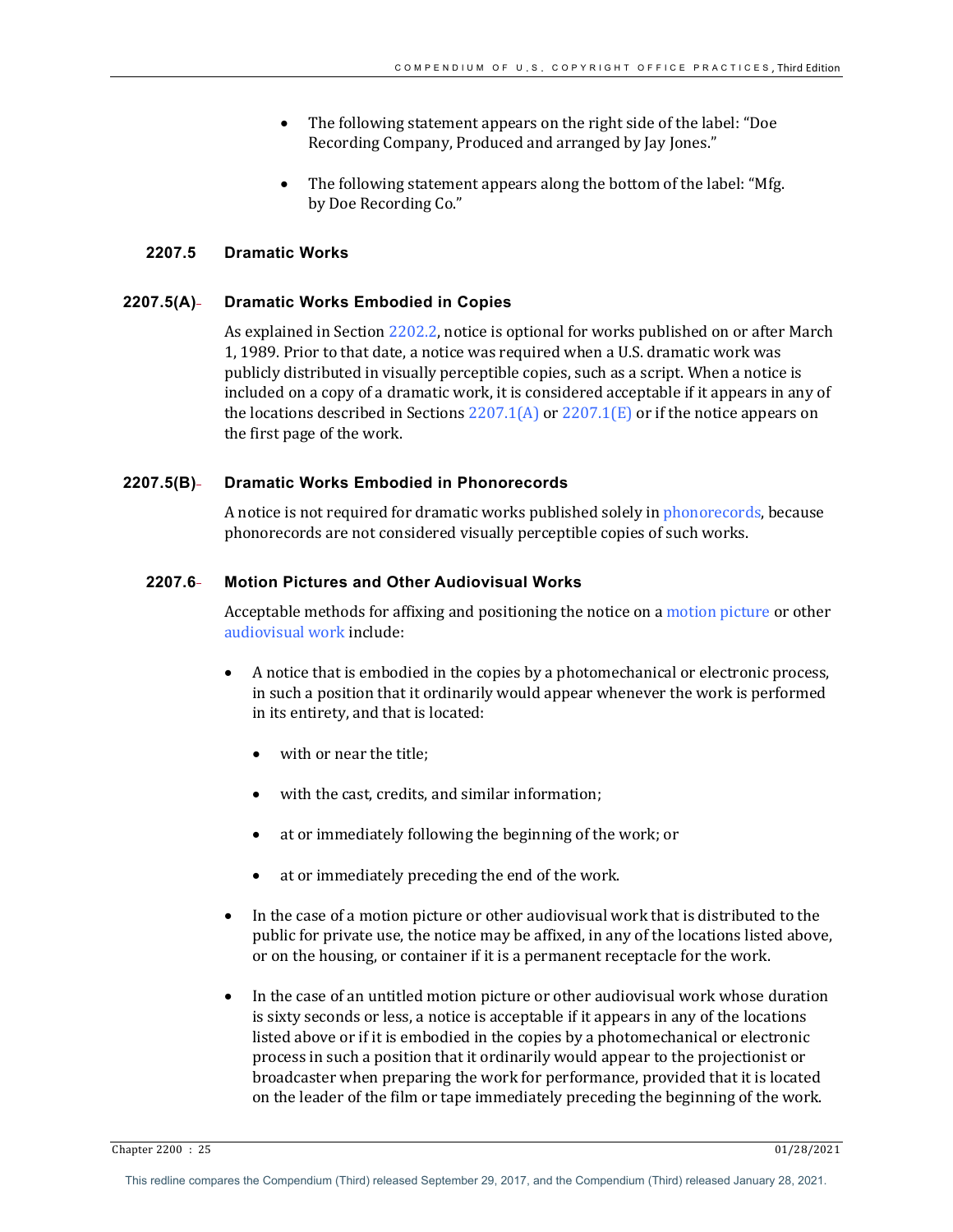#### 37 C.F.R. § 201.20(h).

## $37$  C.F.R. § 202.2(c)(8).

## **2207.7 Pictorial, Graphic, and Sculptural Works**

Acceptable methods for affixing and positioning the notice on a pictorial, graphic, or sculptural work include:

- Where a work is reproduced in two-dimensional copies, a notice is acceptable if it is affixed directly or by means of a label cemented, sewn, or otherwise attached durably, so as to withstand normal use, on the front or back of the copies, or to any backing, mounting, matting, framing, or other material to which the copies are durably attached, so as to withstand normal use, or in which they are permanently housed.
- Where a work is reproduced in three-dimensional copies, a notice is acceptable if it is affixed directly or by means of a label cemented, sewn, or otherwise attached durably, so as to withstand normal use, to any visible portion of the work, or to any base, mounting, framing, or other material on which the copies are durably attached, so as to withstand normal use, or in which they are permanently housed.

## 37 C.F.R. § 201.20(i)(1)-(2).

37 C.F.R. § 202.2(c)(9)(i)-(ii).

## **2207.7(A) Works of Unusual Size or Characteristics**

If it is impossible or extremely impractical to affix a notice directly to the copies or by means of a durable label because of the size or physical characteristics of the material in which the work is reproduced, a notice is acceptable if it appears on a tag that is of durable material, so as to withstand normal use, and if it is attached to the copy with sufficient durability that it will remain with the copy while it is passing through its normal channels of commerce.  $37$  C.F.R. §  $201.20(i)(3202.2(c)(9)(iii)$ .

#### **2207.7(B) Works Consisting of Sheet-Like or Strip Material**

Where a work is reproduced in copies consisting of sheet-like or strip material bearing multiple or continuous reproductions of the work, the notice may be applied to:

- The reproduction itself; or
- The margin, selvage, or reverse side of the material at frequent and regular intervals; or
- If the material contains neither a selvage nor a reverse side, to tags or labels attached to the copies and to any spools, reels, or containers housing them in such a
- way that a notice is visible while the copies are passing through their normal channels of commerce.

Chapter 2200 : 26 01/28/2021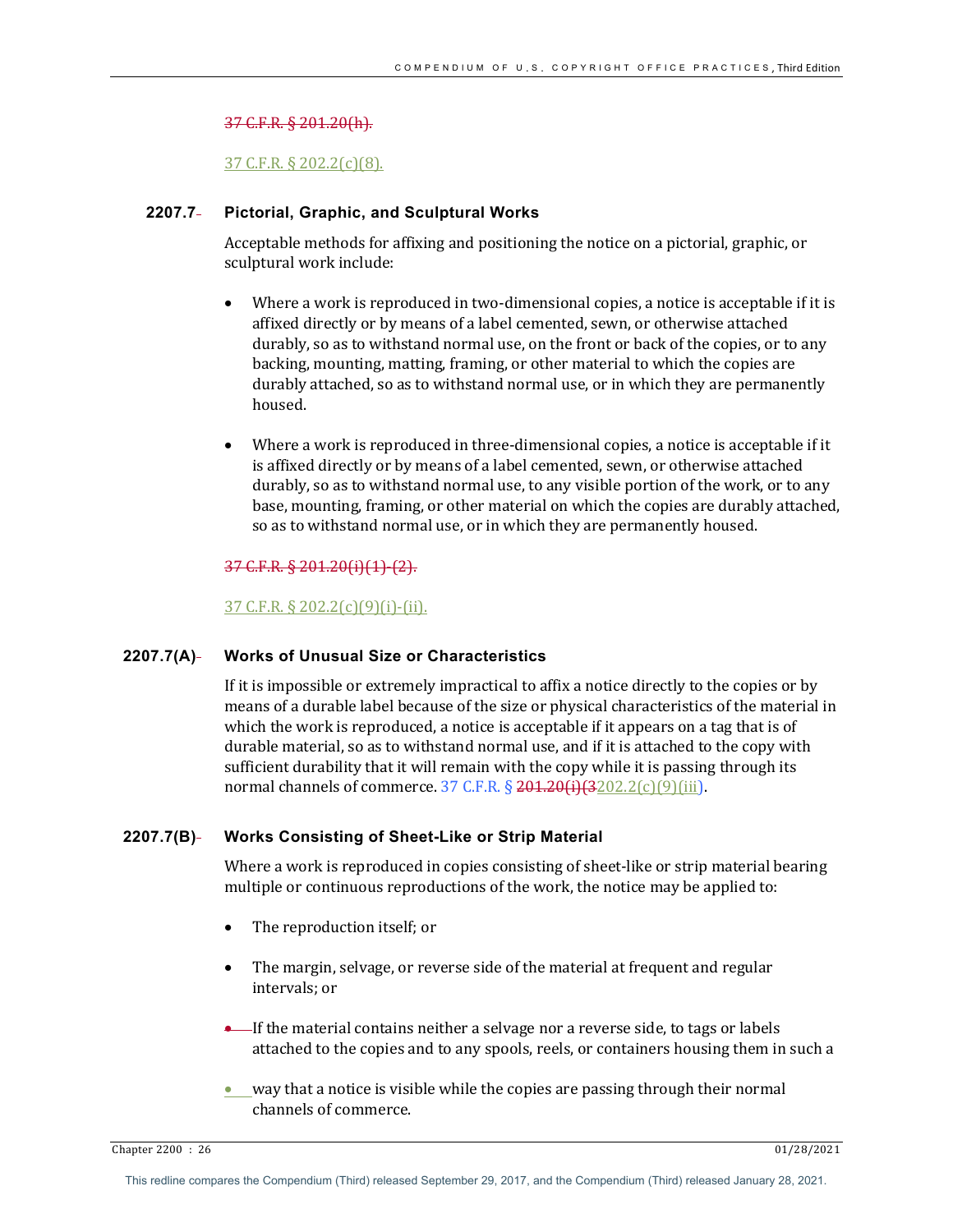## 37 C.F.R. § 201.20(i)(4).

#### $37$  C.F.R. § 202.2(c)(9)(iv).

## **2207.7(C) Works with Separable Parts Published in a Permanent Container**

As a general rule, when the separate component parts of a work are permanently housed in a container, such as a game or puzzle box, a single, general notice reproduced on the permanent container is acceptable for the visually perceptible parts.  $37$  C.F.R. §  $201.20(i)(5202.2(c)(9)(v).$ 

## **2207.7(D) Reversible Works**

In the case of a mold, decal, or other work that is the reverse of the product that is intended to result from its use, a notice is acceptable even if it is printed in reverse.

## **2207.7(E) Year of First Publication Omitted**

The year of publicationpublication may be omitted from a notice when a pictorial, graphic, or sculptural work with accompanying text (if any) is reproduced in or on greeting cards, postcards, stationery, jewelry, dolls, toys, or a useful article-useful article.

NOTE: A label is not considered a useful article for these purposes. Textiles and fabrics are useful articles, but they do not require a year of publication. When a copyright notice for a textile or a fabric is contained on a label affixed to the textile or fabric and the year of publication is omitted from the notice, the notice is acceptable with respect to the textile or fabric.

# **2207.8 Multi-Part Works**

One notice per unit of publication is adequate for multi-part works (*e.g.*, box sets, multimedia kits, score, and parts) **published** published in copies or phonorecords, provided that a proper notice is used and it is affixed in a manner and location that gives reasonable notice of the claim to copyright in the entire unit of publication.

Although one notice per unit of publication is legally sufficient, placing a notice on each part of a multi-part work ensures that the public is put on notice that the copyright owner has asserted a claim to copyright in each part of the unit.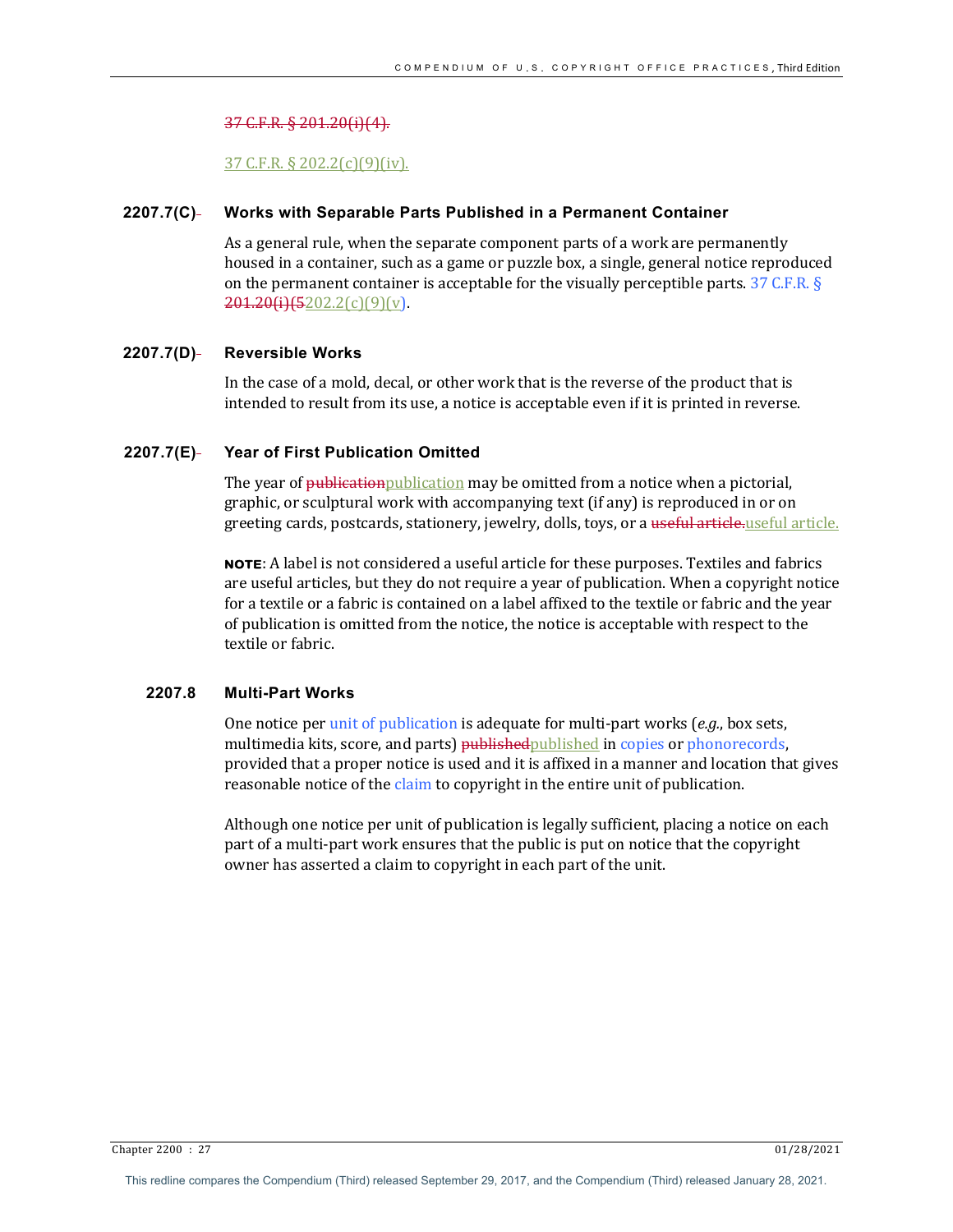## Examples:

- A notice on the first disk of a twelve disc collection is acceptable for the entire collection, but a notice on the sixth disc of a twelve disc collection is only acceptable for that disc.
- A notice properly positioned on a unit consisting of a musical score and parts is acceptable for the entire unit, but a notice only on one or more of the parts is acceptable only for those parts.
- A notice on the permanent container or box for a multimedia kit is acceptable.

# **2207.9 Works Published in Machine-Readable Copies**

For works published published in machine readable copies, such as semiconductor chips, optical discs, magnetic tapes, or similar storage media that cannot ordinarily be perceived without the aid of a machine or device, a notice may be acceptable if it appears in the following manner:

- The notice is embodied in visually perceptible printouts of the work, provided that it appears either with or near the title or at the end of the work.
- The notice is displayed at the user's terminal at sign-on.
- The notice continuously appears on a terminal display.
- The legible notice is reproduced durably, so as to withstand normal use, on a gummed or other label securely affixed to the copies or to a box, reel, cartridge, cassette, or other container used as a permanent receptacle for the copies.

## 37 C.F.R. § 201.20(g).

## 37 C.F.R. § 202.2(c)(7).

**NOTE:** Works that require the use of a machine or device to optically enlarge the work, such as films, filmstrips, and works published in any variety of microfilm, are not considered machine-readable works.

# **2208 Government Works**

Protection under the Copyright Act is not available for any work of the United States government. However, if a work consists of both a work of the United States government and a work protectable under the Copyright Act, the notice should contain a statement identifying those portions of the copies or phonorecord that do or do not contain work(s) that are protected under the Copyright Act.  $17$  U.S.C. §§ 105, 403.

If the work was published published on or after March 1, 1989, the U.S. Copyright Office may register the claim even if this statement does not appear in the notice. By contrast,

Chapter 2200 : 28 01/28/2021